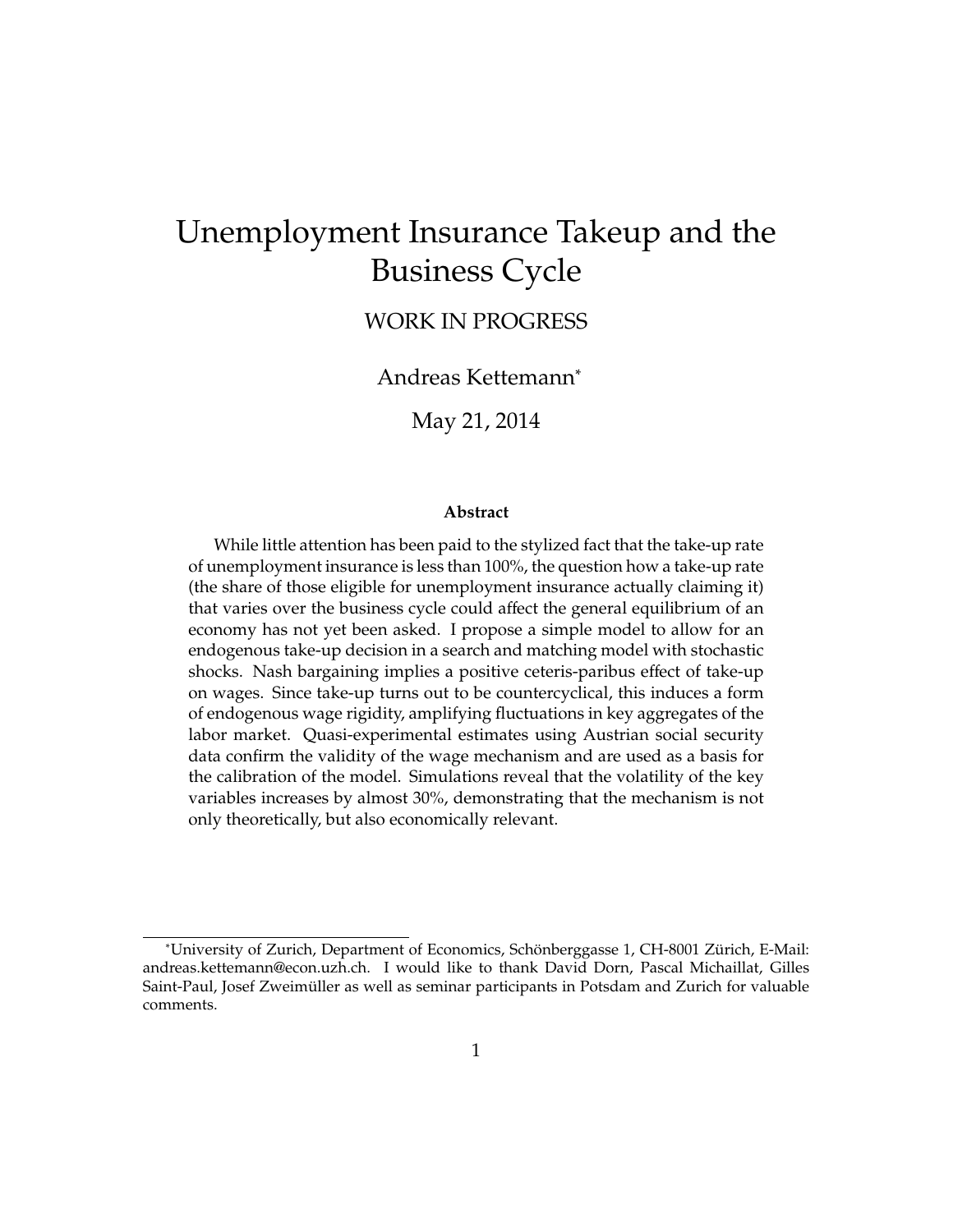## **1 Introduction**

The take-up rate of unemployment insurance (UI), i.e. the share of those eligible actually claiming it, has only received limited attention in labor economics. Theoretical models of the labor market generally assume that it is 100% – a natural assumption as it seems. Why should rational agents not accept free money? Given these considerations, it seems surprising that various empirical studies, while differing in the point estimates, consistently estimate take-up rates far below 100% (see Table 1 for an overview).

| Country                                          | Source                                                                                                                  | Estimated<br>take-up                                          | Time period                                                                       |
|--------------------------------------------------|-------------------------------------------------------------------------------------------------------------------------|---------------------------------------------------------------|-----------------------------------------------------------------------------------|
| Canada<br>United Kingdom<br><b>United States</b> | Storer and van Audenrode (1995)<br>$DWP1$ (2012)<br>Anderson and Meyer (1997)<br>Blank and Card (1991)<br>McCall (1995) | 77%<br>$49\% - 84\%$<br>$24\% - 50\%$<br>$68\% - 75\%$<br>65% | $1981 - 1986$<br>$1997 - 2010$<br>$1979 - 1982$<br>$1977 - 1987$<br>$1982 - 1991$ |

Table 1: Overview of estimated take-up in existing studies

Another important observation can be made in Figure 1, plotting the takeup rate (measured as initial jobless claims divided by job separations) against the unemployment rate and unemployment duration over time. It appears that – besides being far below 100% over the entire period covered – the take-up rate is far from constant over time and countercyclical, with a higher of the unemployed claiming benefits when the conditions are bad. A similar observation can also be made for Austria (Figure 2), using the data upon which the empirical section of this paper is based, and for the UK (Figure 3), one of the few countries where official estimates of the take-up rate are published. This suggests that this stylized fact is also robust in an international comparison.

But why do the unemployed deliberately choose not to file for UI? A first step toward an understanding of this issue can be made by considering a special CPS supplement administered in 2005, asking those with self-reported eligibility who did not claim UI for their reasons (Table 2). The general

<sup>1</sup>The British Department for Work and Pensions (DWP) is one of the few government agencies that regularly publish estimates of take-up rates.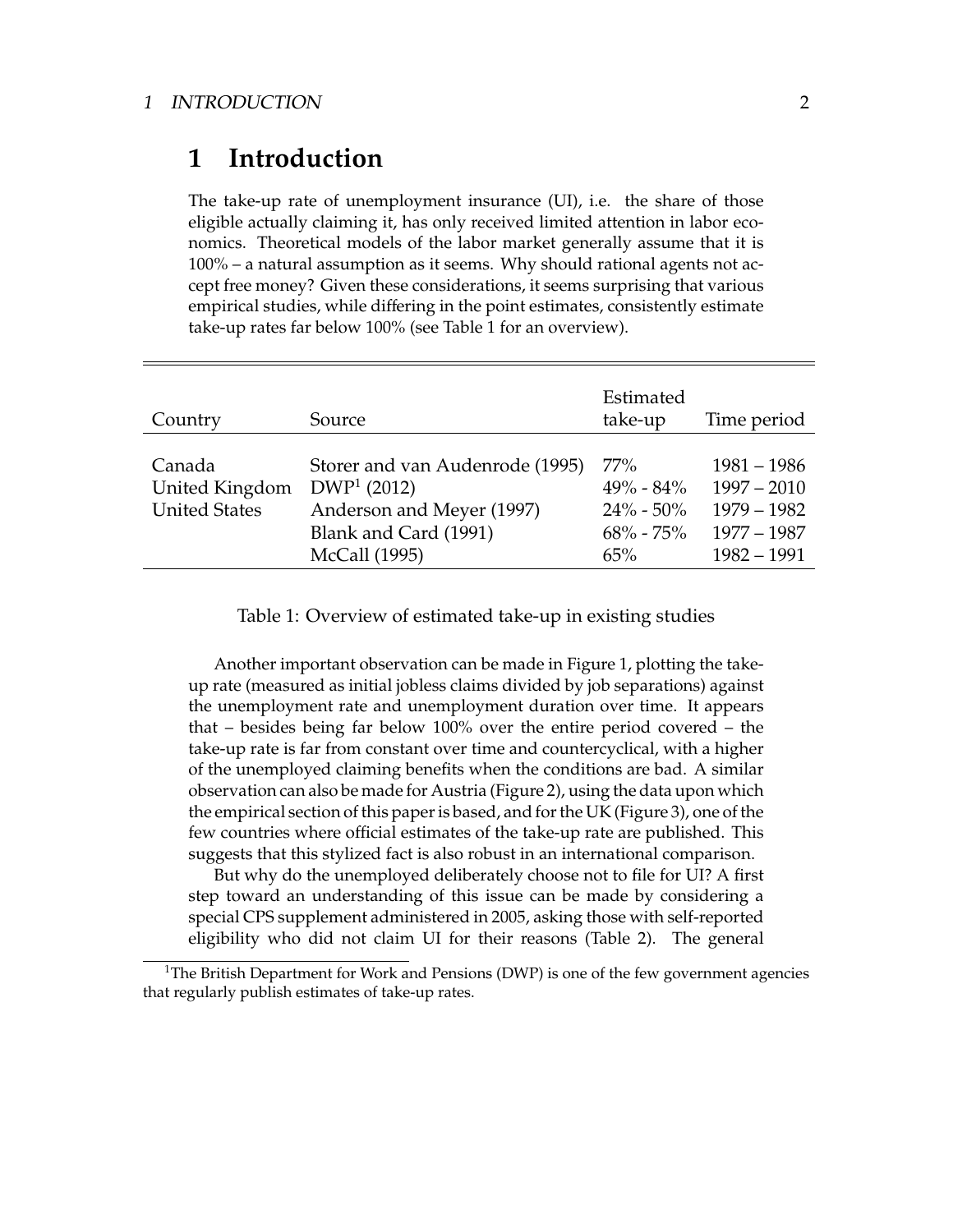

Figure 1: Take-up rate, unemployment rate, and unemployment duration in the US over time (Source: BLS)



Figure 2: Take-up rate and unemployment rate in Austria over time (Source: ASSD, IMF)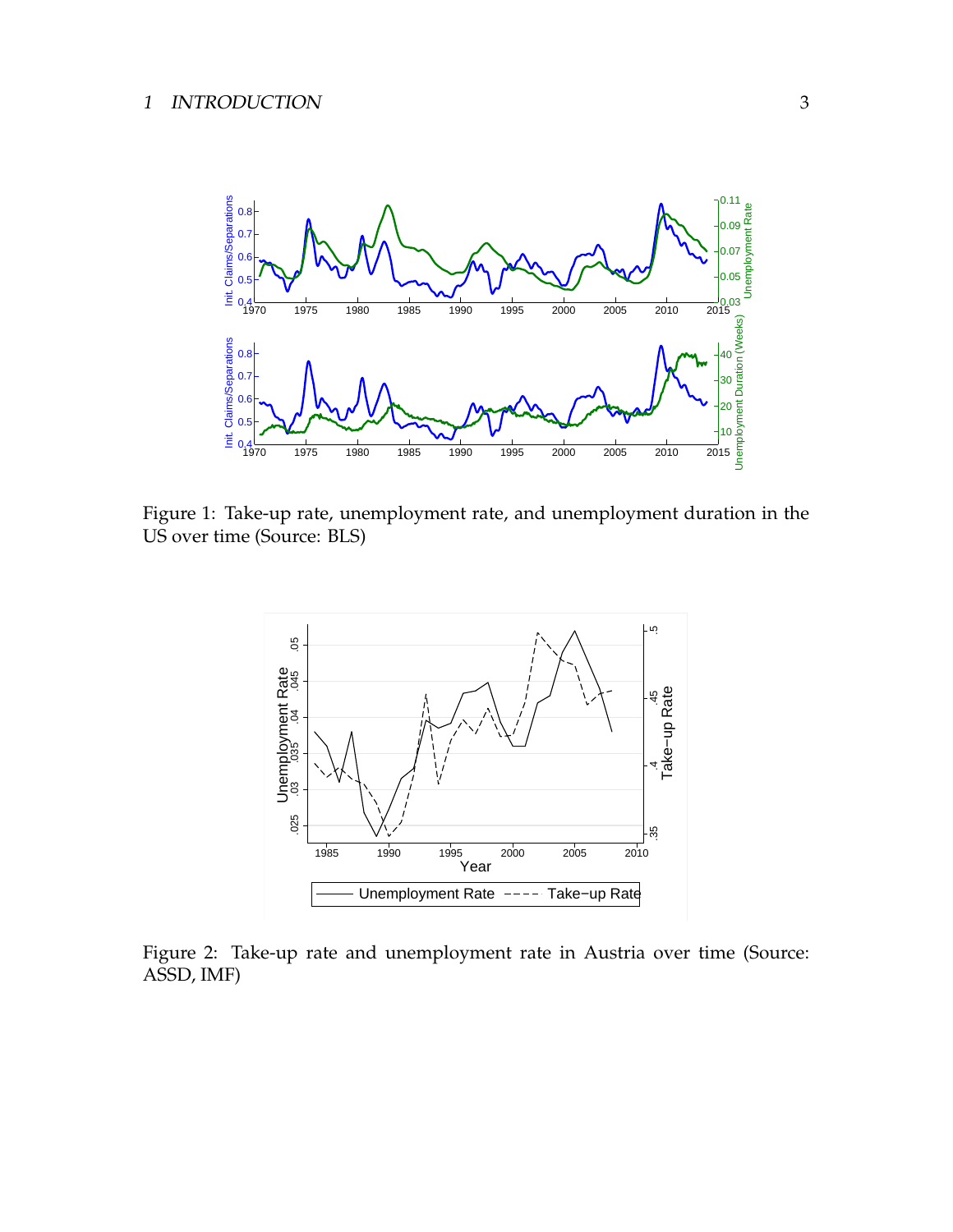

Figure 3: Take-up rate and unemployment rate in UK over time (Source: DWP)

conclusion from the numbers is that non-filing is either due to claiming costs of some sort (most of the reasons mentioned under point 1) or due to a short expected spell of unemployment (point 2)–or a combination of both, since respondents had to decide for one reason. If this is the main mechanism at work, we can also explain the cyclical properties of UI take-up: More unemployed find it worthwhile to bear claiming costs under bad conditions given their longer expected length of benefit reception.

While the idea that the take-up decision is a tradeoff of claiming costs and expected benefits is not new (see Currie (2004) for a survey of the literature and Anderson and Meyer (1997) for a simple partial equilibrium model of the take-up decision), these insights have largely been ignored on the macro level. This despite the possibility that the cyclical variation of UI take-up might not only be interesting on its own, but also related to other variables, thus feeding back into the general equilibrium of the economy. Taking this into account can be important for the qualitative and quantitative predictions for the cyclical properties of the labor market and the role of unemployment insurance therein.

To assess these questions, I introduce an endogenous take-up decision in a stochastic version of the Mortensen-Pissarides (MP) search and matching model (D. T. Mortensen & Pissarides, 1994; Pissarides, 1985, 2000). I assume that filing for UI entails a fixed administrative cost, while the length of benefit reception and hence the payoff is uncertain. In line with the previous intuition,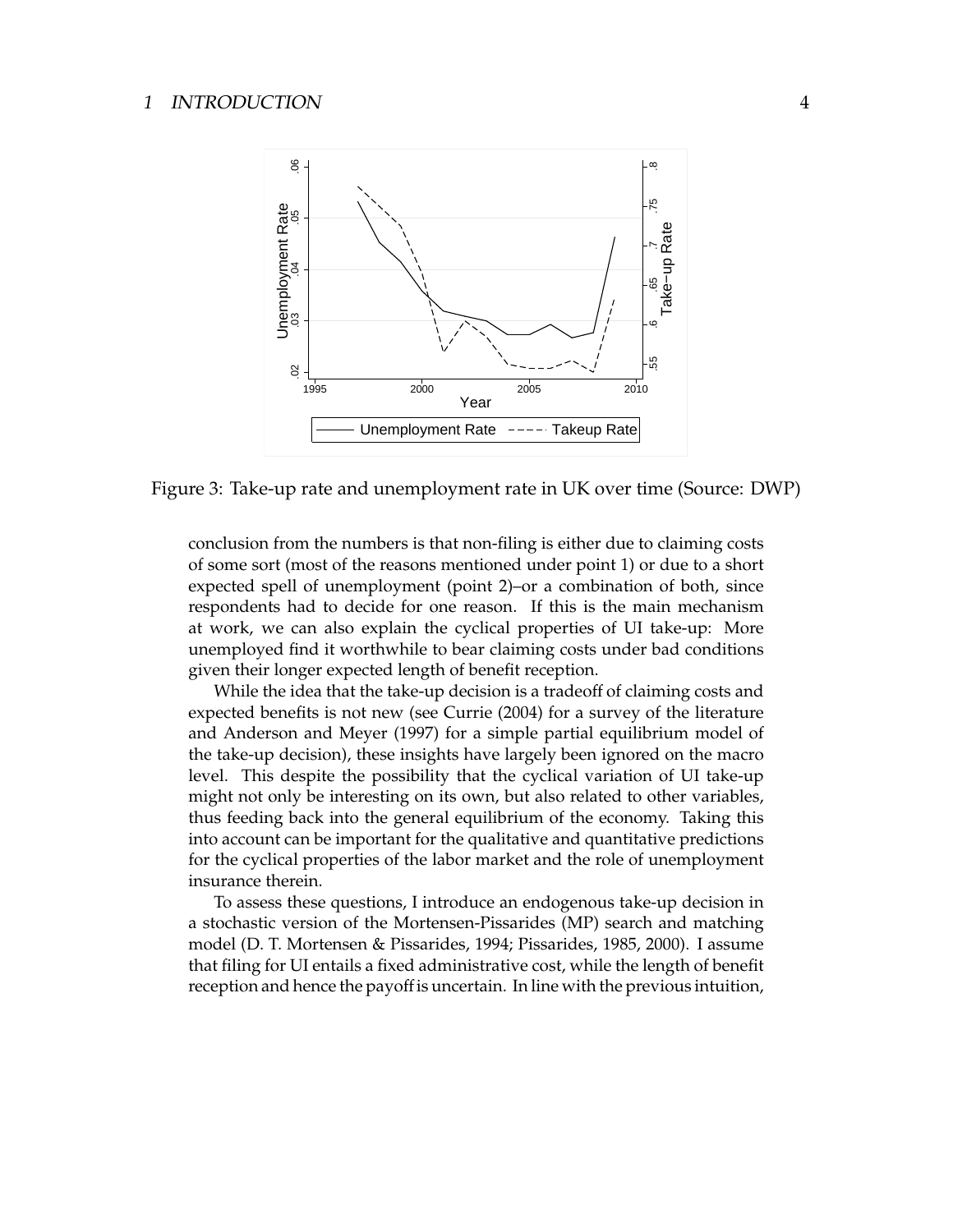|                                                        | Number in |         |
|--------------------------------------------------------|-----------|---------|
| Reasons for not applying for UI                        | thousands | Percent |
|                                                        |           |         |
| 1) Attitude/understanding/barrier to UI benefits       | 778       | 37.00   |
| 1.1) Do not need money/do not want the hassle          | 220       | 10.40   |
| 1.2) Negative attitude about UI                        | 78        | 3.74    |
| 1.3) Do not know about UI/how to file                  | 212       | 10.19   |
| 1.4) Barrier to filing (e.g. language, transportation) | 52        | 2.49    |
| 1.5) Told not eligible                                 | 175       | 8.32    |
| 1.6) Plan to file soon                                 | 42        | 2.08    |
| 2) Job expected/became employed                        | 594       | 28.27   |
| 3) Not looking for a job                               | 231       | 11.02   |
| 4) Other reasons/don't know                            | 496       | 23.70   |
|                                                        |           |         |
| Total                                                  |           | 100.00  |

The figures represent population estimates of responses to the following question from a special CPS supplement administered in January, May, July, and November 2005: "What is the main reason . . . has not applied for unemployment compensation since . . . last job?" The population estimates are obtained using the CPS weights.

Table 2: Reason for not applying for UI benefits in current unemployment spell, job losers and leavers eligible for UI (self-reported) (Vroman (2009), Table 4)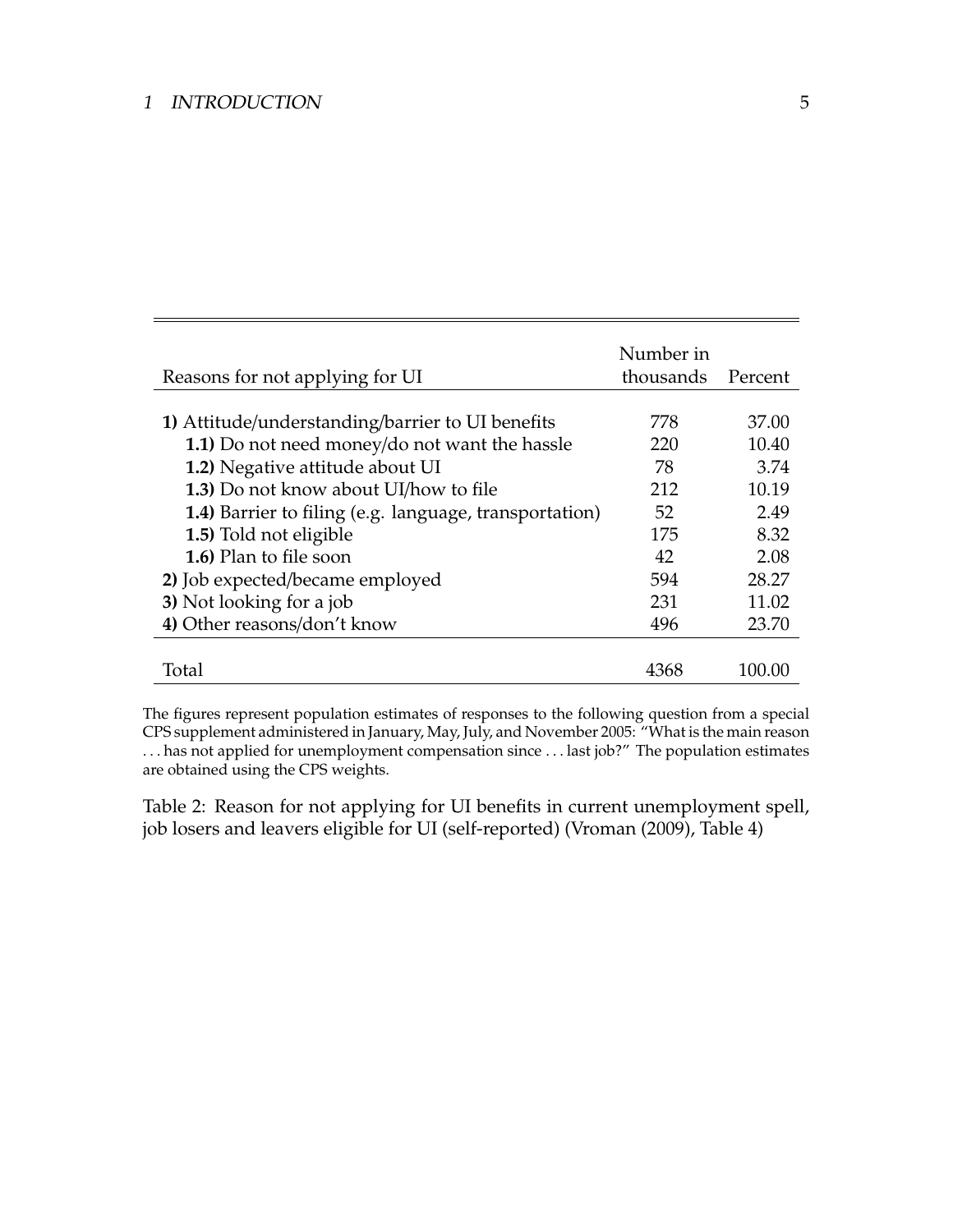this means that the unemployed will only be willing to incur the claiming costs if they expect a sufficiently long duration of unemployment. If the job-finding rate is procyclical, this setting will lead to a countercyclical take-up rate.

If we assume that wages are set by generalized Nash bargaining – as is standard in the MP model – workers' outside values and hence wages will be positively affected by the current take-up rate. Ceteris paribus this tends to push wages upward during recessions and downward during booms. Since this causes wages to be more rigid, profits will be more volatile. According to a zero-profit condition firms create vacancies until expected vacancy costs equal expected profits, and hence this translates into larger fluctuations in vacancies, unemployment and labor market tightness as well. Note that the mechanism will also work if wages are set unilaterally by firms. Since they will minimize wages subject to the reservation wages of workers, workers' outside values will directly translate into wages.

While this effect can be shown to hold theoretically, it is another question whether it is also economically relevant. Using a policy discontinuity in the UI system in Austria, I can test the validity of the Nash bargaining assumption and discipline my calibration, which proceeds from Hagedorn and Manovskii (2008a). Simulations of the model with the baseline calibration then show that the volatility of labor market tightness, unemployment, and vacancies is increases by almost 30% compared to a model with exogenous take-up. Hence, though not primarily intended, the paper also adds to the literature initiated by Shimer (2005), who demonstrated that the stochastic version of the standard MP model failed to account for the empirical volatility in the aggregates of the labor market if standard parameter choices are made – a fact that had already been noted by Andolfatto (1996). While Hagedorn and Manovskii (2008a) succeeded in matching the empirical volatility using a different calibration, Shimer's critique also triggered other attempts to reconcile the MP-model with the data.

While these include job destruction shocks and job-to-job worker flows (e.g. D. Mortensen & Nagypal, 2007), countercyclical vacancy costs (e.g. Shao ´ & Silos, 2008), and fixed matching costs (e.g. Pissarides, 2009) as well as turnover costs (e.g. Braun, 2005; Silva & Toledo, 2009), among others, most attempts have been directed at wages. Shimer (2005) had already argued that the main reason that the tightness was not volatile enough was that wages set according to Nash bargaining fluctuated too much in response to productivity shocks, thereby leaving little movements in firm profits. Various forms of exogenous and endogenous wage rigidity have since been discussed (e.g. Shimer, 2004; Hall, 2005; Gertler & Trigari, 2009; Kennan, 2010; Menzio & Moen, 2010).

The way I introduce the take-up decision in the MP-model, I will end up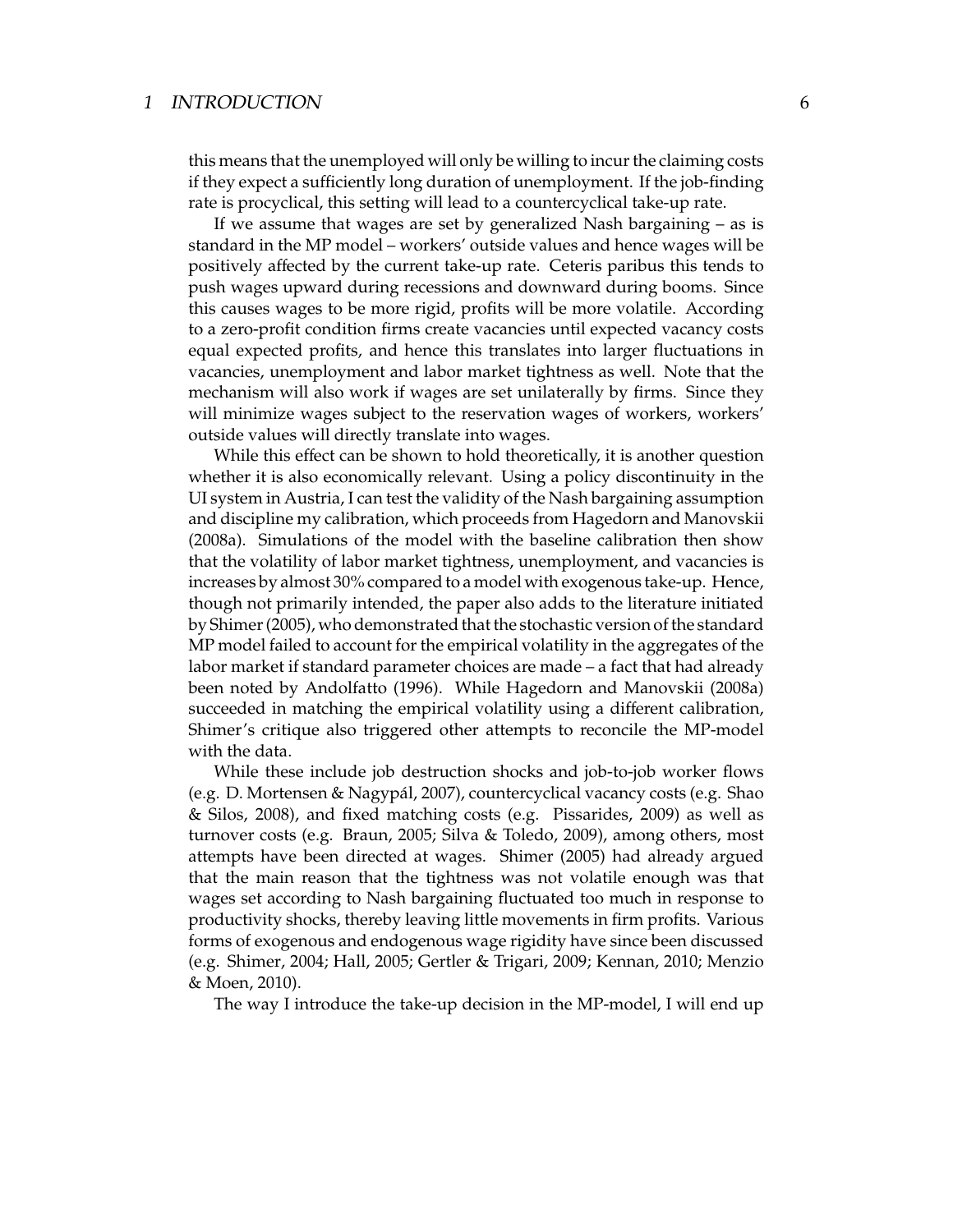#### 2 RELATED LITERATURE 7

with a form of endogenous wage rigidity which acts to amplify fluctuations. Clearly, while the literature mentioned in the previous paragraph is directly aimed at closing the gap between the textbook search and matching model, this aspect is only a byproduct of the present analysis. Hence, it is no problem that the simulations reveal that the take-up channel is unlikely to be the only answer to the Shimer critique.

I begin in the next section by discussing related literature. In Section 3, I describe the theoretical model, while Section 4 summarizes empirical evidence on the wage mechanism. Building on this, Section 5 describes the calibration and the computation of the model. Section 6 summarizes the results and Section 7 concludes.

## **2 Related Literature**

Previous works on UI take-up primarily focus on empirical investigations of its determinants. These are surveyed in Currie (2004) and Hernanz, Malherbet, and Pellizzari (2004), notable examples are Blank and Card (1991), McCall (1995) and Anderson and Meyer (1997), all finding that replacement rates are significant determinants of take-up. Budd and McCall (1997) analyze the role of unions in the take-up decision, finding that eligible blue-collar workers laid-off from union jobs were 23% more likely to receive benefits. According to the authors' interpretation these results are primarily due to unions helping workers to exercise their rights, i.e. reduced claiming costs. Petrongolo (2009) empirically analyzes a mechanism similar to the one considered here, showing that a UK JSA reform increasing job search requirements significantly increased the share of non-claimants. Kroft (2008), on the other hand, investigates the implications of a variable take-up rate for optimal unemployment insurance in a static environment and finds that its level increases considerably (60% instead of 40% of pre-unemployment wages).

Only recently have there been attempts to come up with structural models to explain the take-up process in more detail. One of them is Blasco and Fontaine (2012), who incorporate a take-up decision in a detailed partial equilibrium job search model and then use structural estimation to identify the parameters (Petrongolo (2009) also applied a partial equilibrium search model to demonstrate the effect of higher job search requirements). Their results suggest that transaction costs in the claiming process are substantial. An early treatment of the take-up of welfare programs is Moffitt (1983), who emphasizes the role of stigma. However, recently authors have rejected stigma as an explanation for non-take-up in favor of transaction costs, since take-up of means-tested programs is not lower whereas they should be more stigmatic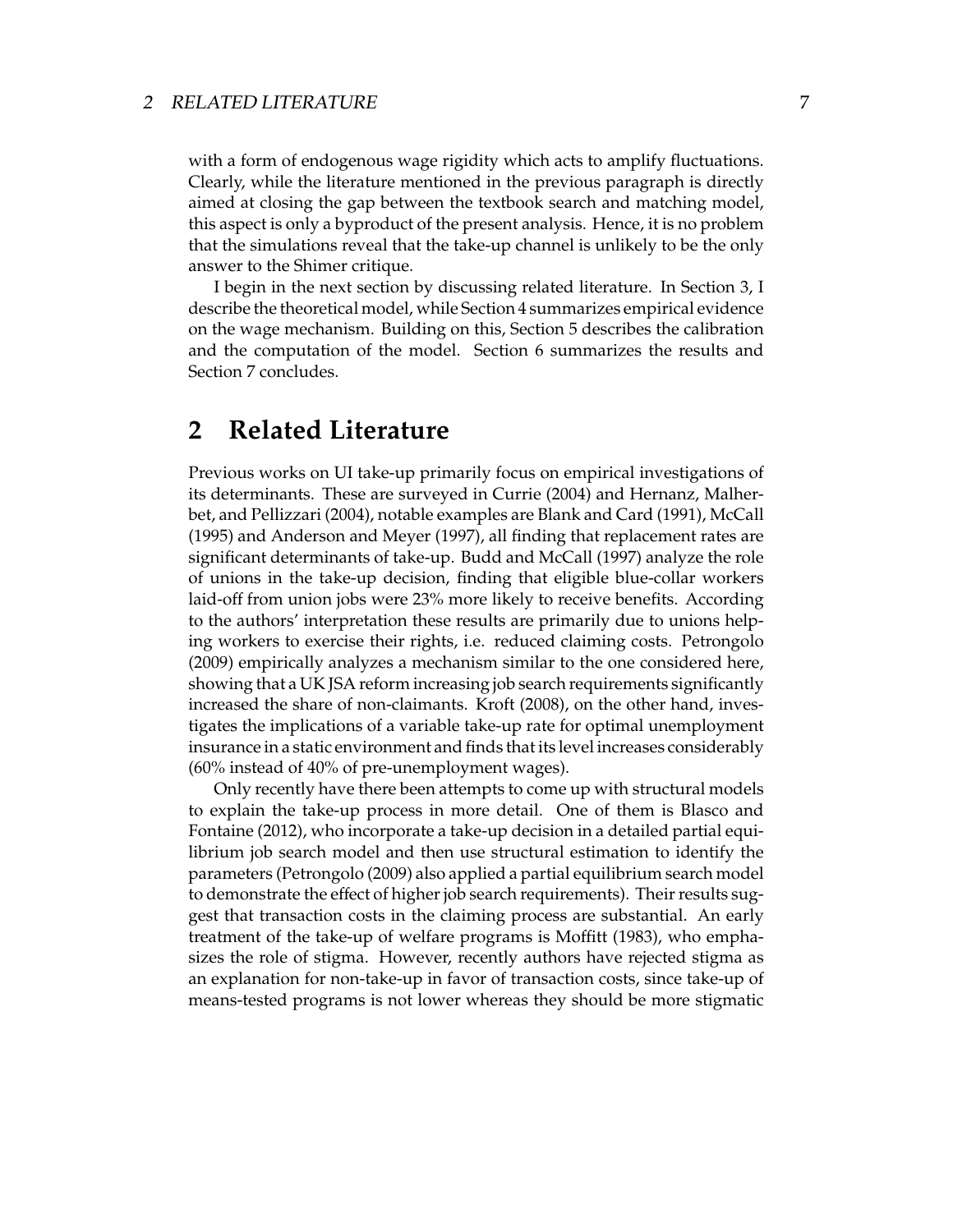(see Currie (2004) for more on this).

The only model that introduces UI take-up in a general equilibrium setting I am aware of is Fuller, Auray, and Lkhagvasuren (2013). However, their setting is only relevant for the U.S., where firms are experience rated. This means that firms pay higher payroll taxes if more of their previous employees collected benefits. Since firms thus prefer workers not taking up UI, these will enjoy a higher job arrival rates and workers will select endogenously into registered and unregistered unemployment. While their model works well to predict long-term averages in the data, their mechanism is quite different from the one presented here. Indeed, until there has been no analysis of the general equilibrium implications of an endogenous take-up rate in a stochastic framework I am aware of.

## **3 The Model**

### **3.1 Environment**

The model is in discrete time. Productivity *p* is drawn from a first-order Markov process. L et  $\mathbb{E}_p X(p')$  denote the expectation of some future value  $X(p')$  conditional on the current realization  $p$ . Throughout, primes will denote next-period values. Firms and workers discount the future at the exogenous discount rate *r*. Define  $\delta \equiv \frac{1}{1+1}$  $\frac{1}{1+r}$ .

I depart from the standard MP model by assuming that workers and firms are informed at the beginning of a period whether their match is dissolved, which occurs with probability  $\lambda$ . The match continues to exist until the end of the period and wage bargaining occurs at the beginning of the period before the separation shock materializes. Until the end of the period, workers and firms have the opportunity to find a new match for the subsequent period. The reason for this modification of the standard environment lies in the way the UI claiming decision is introduced. I will discuss its implications more thoroughly later on – including an argument why I deem this modification of the model close to reality. Figure 4 summarizes the assumptions.

Let *u* and *v* denote unemployment and vacancy rate, respectively. The different timing explained in the previous paragraph implies that the number of unemployed and the number of searchers no longer coincides as is the case in the standard MP model, since now upcoming layoffs add to the pool of job searchers. Hence, the number of job searchers is given by  $u + \lambda(1 - u)$ . The number of matches is then given by  $m = m(u + \lambda(1 - u), v)$ , increasing in both arguments and assumed to satisfy constant returns to scale. Labor market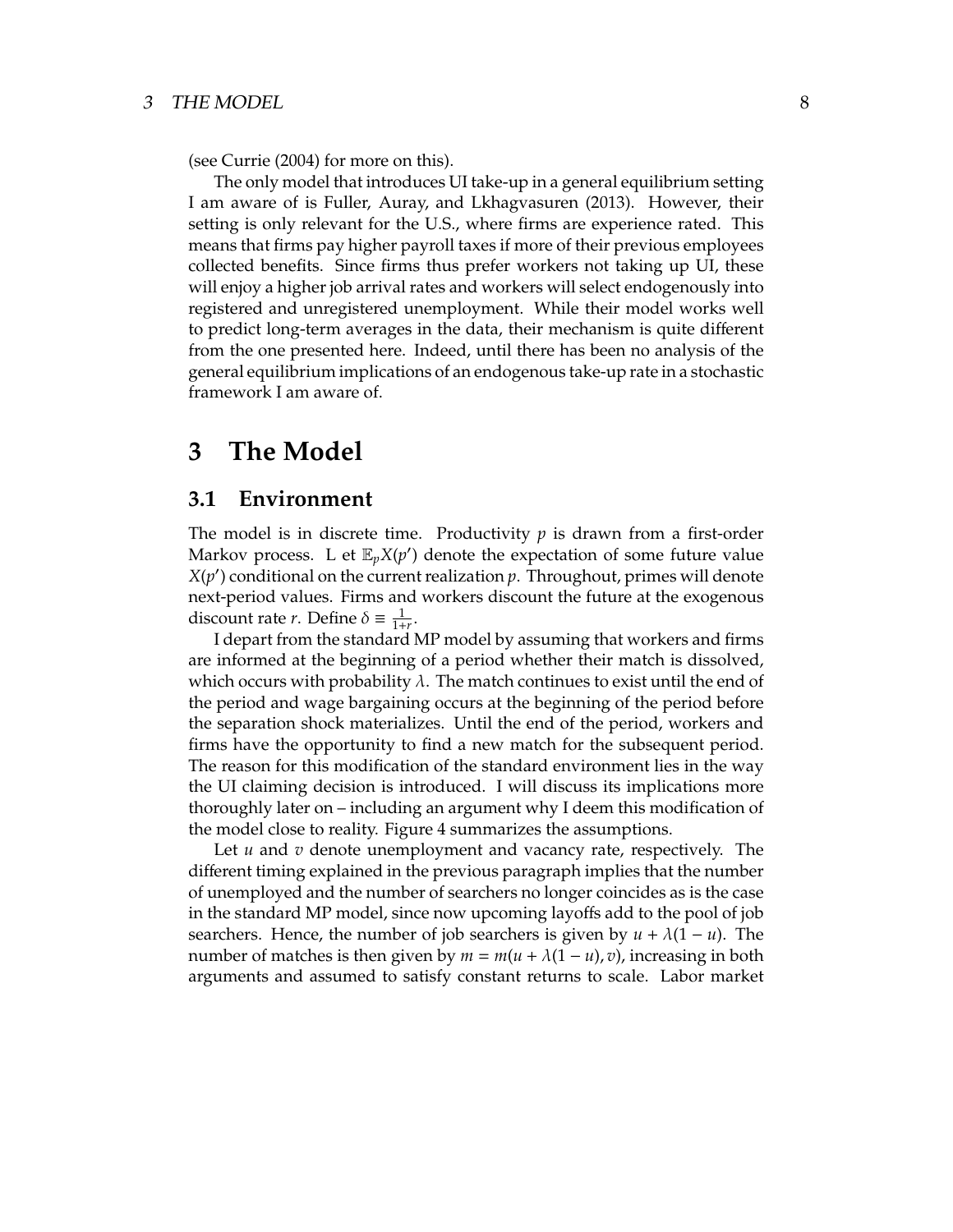#### 3 THE MODEL 9

| Beginning of period       | End of period                |  |
|---------------------------|------------------------------|--|
|                           |                              |  |
| Wage bargaining           | Jobs and workers match       |  |
| Separation shock<br>known | Separation shock<br>realizes |  |

#### Figure 4: Sequence of events

tightness, usually specified as  $\theta = v/u$ , now has to be redefined to be

$$
\theta = \frac{v}{u + \lambda(1 - u)}.
$$

We can write for the probability that a vacancy is filled

$$
\frac{m(u + \lambda(1 - u), v)}{v} = m(\theta^{-1}, 1) \equiv q(\theta).
$$

The probability that an unemployed person finds a job can be written as

$$
\frac{m(u + \lambda(1 - u), v)}{u} = m(1, \theta) = \theta m(\theta^{-1}, 1) = \theta q(\theta) \equiv f(\theta).
$$

#### **3.2 Firms**

Firms produce with a linear production technology. Hence the firm size is indeterminate and we can assume that one firm consists of one job, which is either occupied and produces  $p$ , or vacant and costs  $c(p)^2$ . A separation occurs with exogenous probability  $\lambda$ . In these respects the labor demand side of the economy is standard and follows Pissarides (2000). As explained in the previous paragraph, however, firms are informed of the dissolution of their match at the beginning of the period and hence have the opportunity to search for a new match while the current match still persists.

The value of a vacancy given productivity  $p$ ,  $V(p)$ , is unaffected by this modelling choice and reads (throughout this text, primes denote next period values)

$$
V(p) = -c(p) + \delta \left[ q(\theta(p)) \mathbb{E}_p J(p') + (1 - q(\theta(p))) \mathbb{E}_p V(p') \right]. \tag{1}
$$

<sup>2</sup> I follow Hagedorn and Manovskii (2008a)in assuming a variable hiring cost, which is motivated by adding capital to the model. In particular, hiring costs consist in labor and capital costs which both vary over the business cycle. Please refer to Hagedorn and Manovskii (2008a) for more detailled motivation.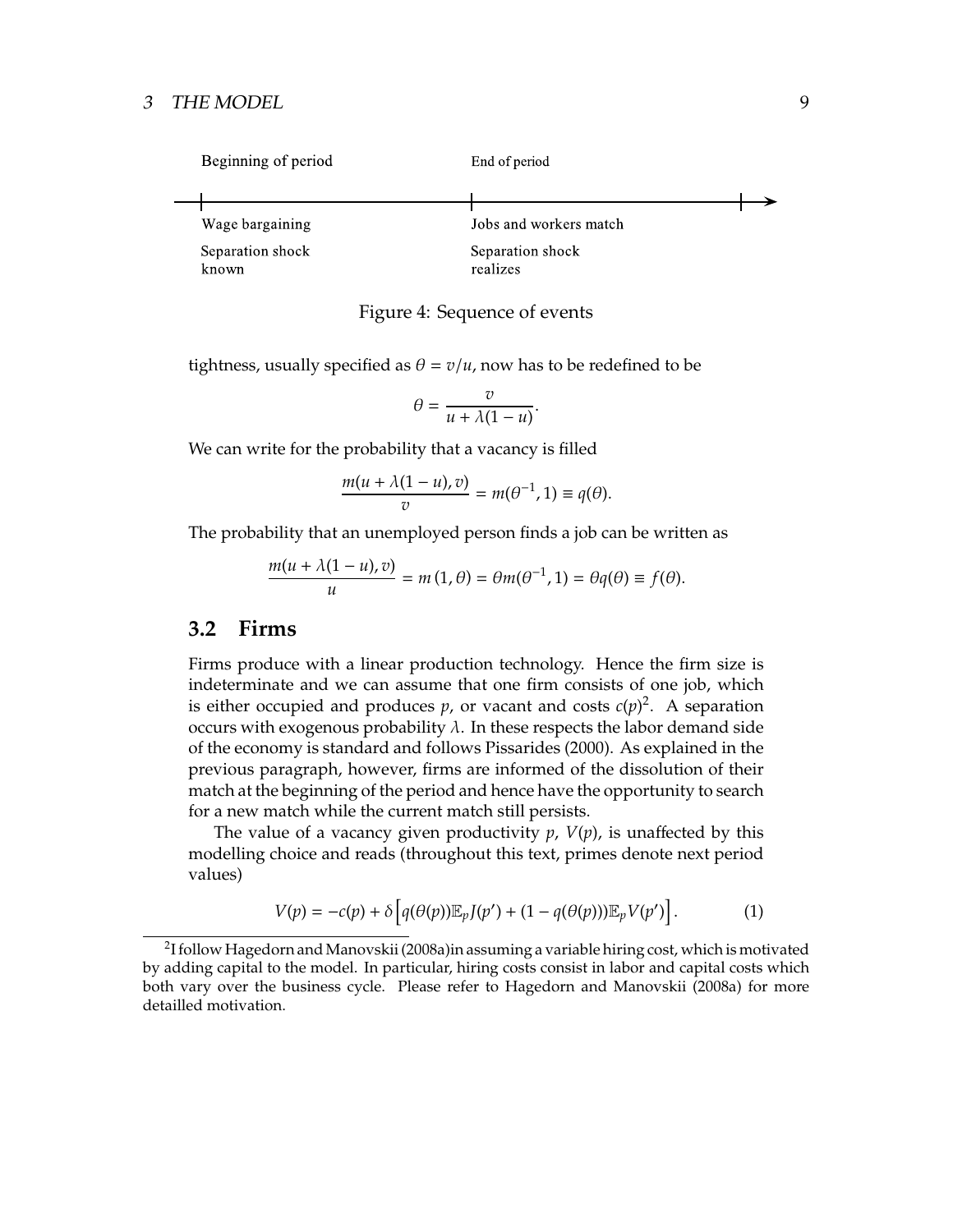#### 3 THE MODEL 2008 2009 10

A vacancy costs *c*(*p*) in the current period and is transformed into a job, yielding value  $J(p')$ , in the subsequent period with probability  $q(\theta(p))$ , while the vacancy remains open with opposite probability, yielding  $V(p')$ .

The value of a filled job given  $p$ ,  $J(p)$ , however, changes compared to the standard MP case and is now given as

$$
J(p) = p - w(p) - \lambda c(p)
$$
  
+  $\delta \left[ (1 - \lambda) \mathbb{E}_p J(p') + \lambda \left( q(\theta) \mathbb{E}_p J(p') + (1 - q(\theta)) \mathbb{E}_p V(p') \right) \right].$  (2)

Firms earn productivity  $p$  minus wages  $w(p)$  in the current period. With probability  $\lambda$  a firm learns in the beginning of the period that a match is dissolved at the end of the period, in which case a cost  $c(p)$  is incurred to find a match for the next period. If search in the current period is not successful, which happens with probability  $1 - q(\theta)$ , the dissolved job cannot be refilled and is vacant in the next period, yielding  $V(p')$ . With opposite probability, search is successful and the job continues to exist without interruption, yielding *J*( $p'$ ). Eventually, with probability  $1 - \lambda$ , a job separation shock does not arrive, in which case the firm earns a payoff of  $J(p')$  in the subsequent period.

Free entry implies that everyone can set up a vacancy and hence we must have  $V(p) = 0$  in equilibrium. Using this in (1), we find

$$
c(p) = \delta q(\theta(p)) \mathbb{E}_p J(p'). \tag{3}
$$

Substituting (3) in (2) gives

$$
J(p) = p - w(p) - \lambda c(p) + (1 - \lambda) \frac{c(p)}{q(\theta)} + \lambda c(p)
$$

$$
= p - w(p) + (1 - \lambda) \frac{c(p)}{q(\theta)},
$$

and hence the value of a filled job turns out to coincide with the standard MP case. The intuition is that by the free entry condition, any opportunity to refill the dissolved match must yield zero ex-ante profits.

### **3.3 Workers**

I will explain the labor supply side of the economy in more detail, since this is where I depart from the standard model. The model wants to capture the idea that claiming entails sunk costs, while the length of the unemployment spell and hence the benefit of claiming unemployment insurance is uncertain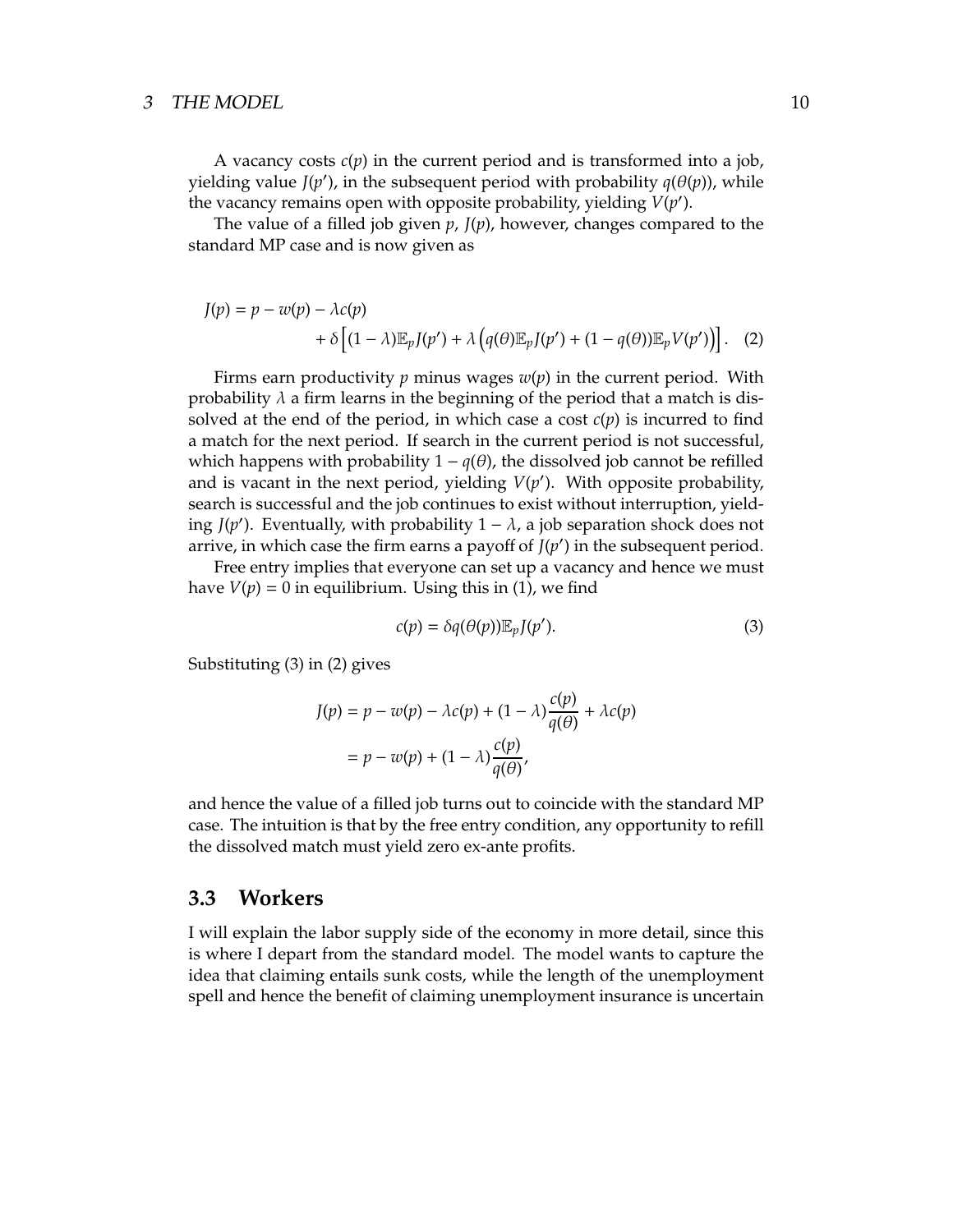

Figure 5: Time pattern of benefits and costs

a priori. This generates fluctuations in the take-up rate if unemployment durations are longer during recessions.

The way the unemployment insurance is system is set up in most cases suggests that the registered unemployed incur sizable adminstrative costs throughout their spell: At the beginning, they have to gather information about the system, show up at the caseworker's office, fill in many forms and so on. Later on UI recipients have to show up regularly for appointments, have to write applications for jobs they cannot possibly get or take part in training programs that are ill-suited for their special needs<sup>3</sup>.

The unemployed are only willing to bear these costs to qualify for future benefit payments, as failure to do so would mean that benefits are (partially) sanctioned away. On the other hand, if they knew for certain that they would be matched soon, there would not be a reason to bear these costs. Consider, for instance, an unemployed who finds a job starting immediately but has an appointment with her caseworker the same day. It appears unlikely that she will show up at the appointment, given that there are no sanctions for not doing so.

Given the explained characteristics of benefits and costs, I model the time pattern of benefits and costs using a simple stationary setting (Figure 5). I assume that the unemployed have to claim unemployment benefits *z* one period in advance at a fixed claiming cost  $\psi < z$ , while they only receive a payoff from claiming if they are not matched in the meantime. This reflects the fact that recipients always have the choice of not sticking to the rules and hence not qualifying for future payments. Hence, a claiming decision can also be regarded as that of buying an asset which only pays off in one state of nature. I plot the payoff profile of the asset in Figure 6. While this setting is stylized, it accounts for two important aspects: The take-up decision is forward-looking and the current takeup-rate is (in part) influenced by past

<sup>&</sup>lt;sup>3</sup>These can be qualified as costs as they do not increase the matching probability. I will abstract from the possibility that being registered raises the matching probability as explained later.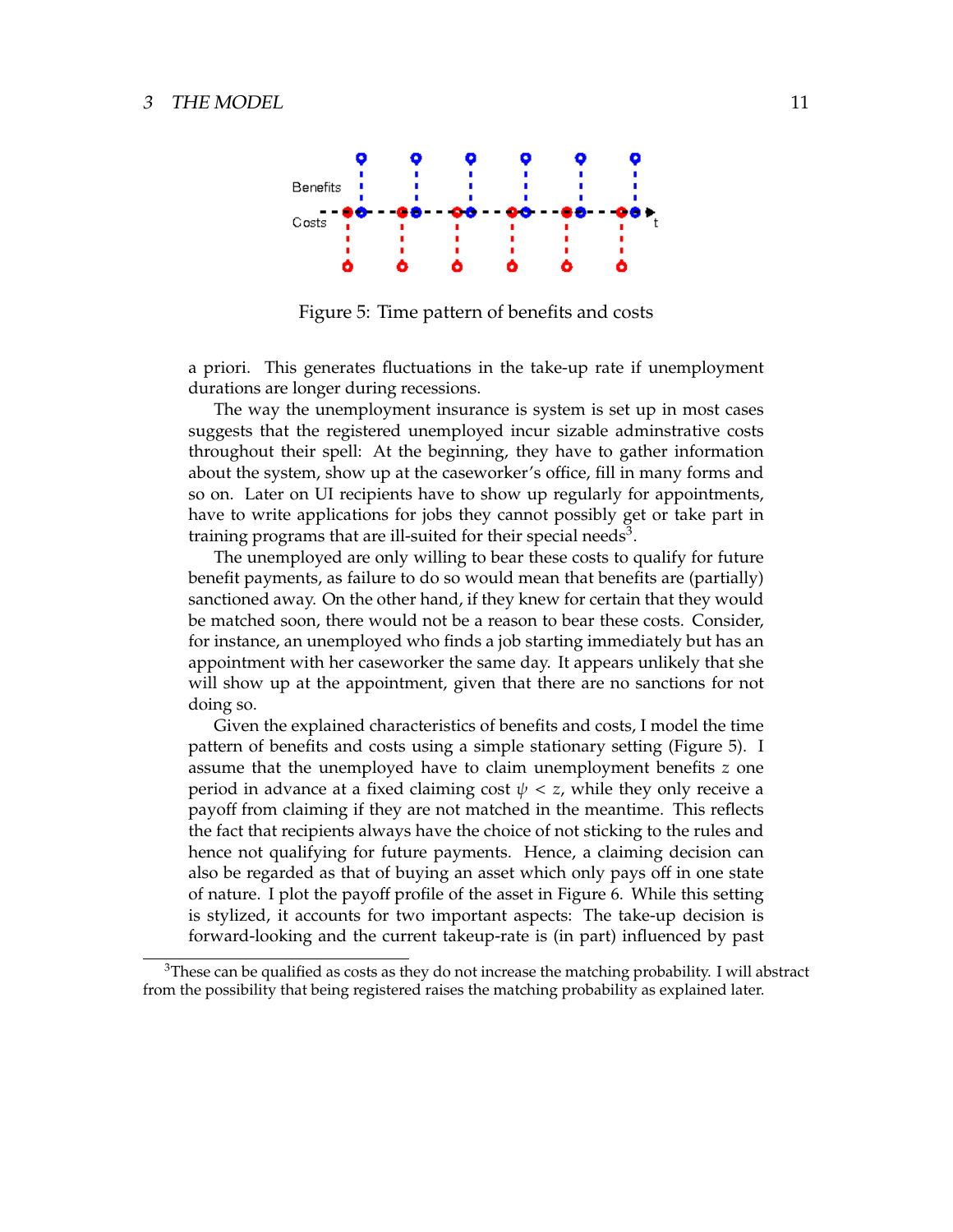

Figure 6: Payoff profile of unemployment insurance

decisions.

One could argue that claiming costs are higher in the beginning of the spell. In this case, the take-up decision at the beginning of a spell would be different from those afterwards. This would complicate the analysis considerably since one additionally would have to keep track of the composition of different cohorts of the unemployed. However, while the specific dynamics of the model should change, the main mechanism would be the same.

The unemployed find a job with probability  $f(\theta)$ . I focus on the polar case where being registered does not raise the matching probability. This allows me to look at the effect of the forward-looking nature of the take-up decision. To get an interior solution for the take-up rate, I assume that there is heterogeneity in the job finding rate

$$
f_i(\theta) = f(\theta) + \varepsilon_i,
$$

where  $\mathbb{E}(\varepsilon_i) = 0$  and  $\varepsilon_i$  is drawn anew every period for simplicity. Note that this is the type of heterogeneity that turns out to be most tractable. An alternative would have been to assume heterogeneity in the take-up cost, leading to qualitatively similar outcomes.

Unemployed individual *i* then solves

$$
U_i(p,s_i)=\max_{s'_i\in\{0,1\}}\Big\{\ell+s_i z-\psi s'_i+\delta\Big[f_i(\theta(p))\mathbb{E}_pW(p')+(1-f_i(\theta(p)))\mathbb{E}_pU_i(p,s'_i)\Big]\Big\},
$$

where ℓ denotes the value of leisure which is exogenous and *z* denotes UI payments. *s<sup>i</sup>* denotes the take-up indicator of person *i* for the current period, meaning that individual *i* currently receives benefits if  $s_i = 1$ . This value has been determined by a decision in the previous period and is hence a state variable. On the other hand, *s* ′ *i* represents the take-up decision for the subsequent period. If UI is claimed, costs  $\psi$  are borne, while benefits are only received if no match occurs, which happens with probability  $1 - f_i(\theta(p))$ .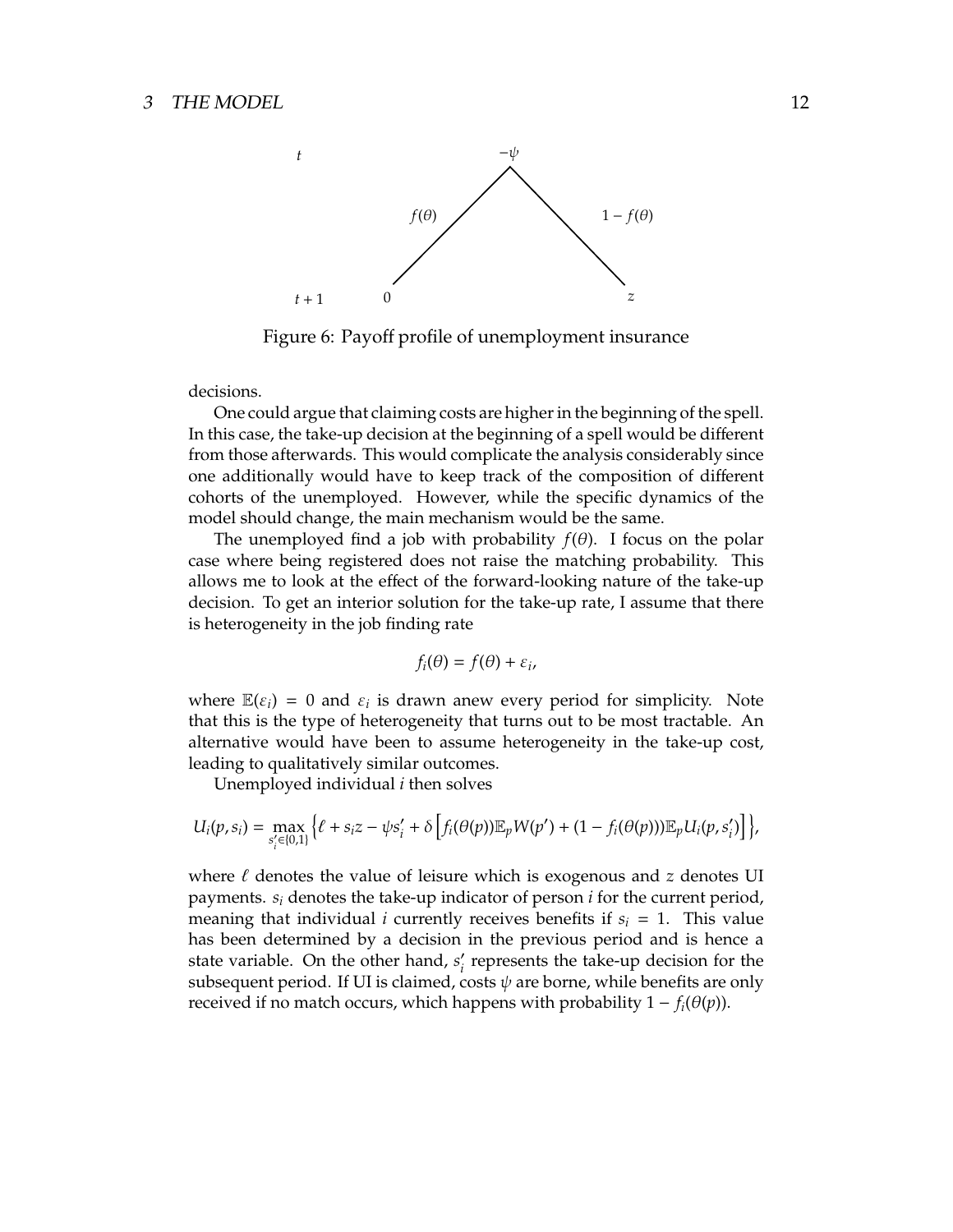Define  $\bar{\varepsilon}(\theta) \equiv -\psi/(\delta z) + (1 - f(\theta))$ . The decision rule for person *i* is the given by

$$
s_i' = \mathbb{1} \left[ \varepsilon_i \le \overline{\varepsilon}(\theta) \right],\tag{4}
$$

from which we can infer the aggregate probability of filing for unemployment among the unemployed (claiming rate),  $k(\theta)$ :

$$
k(\theta) = \text{Prob}(\varepsilon_i \leq \overline{\varepsilon}(\theta)).
$$

Hence, as expected, since  $\bar{\varepsilon}(\theta)$  is decreasing in  $f(\theta)$ , a lower of share of the unemployed claim UI if the job finding rate is higher, meaning that workers expect to be unemployed in the future with smaller probability. As  $f'(\theta) > 0$ and  $\theta$  turns out to be procyclical, we thus get a countercyclical claiming rate. Note that that the claiming rate generally differs from the share of the unemployed actually receiving UI, which is what is generally referred to as the take-up rate. This difference is due to a selection effect: Those with a lower job finding rate (low  $\varepsilon_i$ ) are less likely to file for UI but are more likely to remain unemployed in the subsequent period. Hence, the take-up rate is higher than the claiming rate, which will be shown formally later on.

Aggregating over all individuals, the aggregate value of the unemployed reads

$$
U(p,s) = \ell + sz - k(\theta)\psi + \delta \left[ f(\theta) \mathbb{E}_p W(p') + (1 - f(\theta)) \mathbb{E}_p U(p, s'(\theta)) \right].
$$
 (5)

The future take-up rate  $s'(\theta)$ , on the one hand, appears in the continuation values and depends on the current claiming rate  $k(\theta)$  in a way to be demonstrated. The state variable *s*, on the other hand, is the current take-up rate, on which the currently unemployed had to decide in the previous period. However, the pool of the currently unemployed also comprises the group of those who were employed in the previous period. Hence, in order to determine *s*, we also have to model their claiming behavior. In particular, given the way the claiming decision is modelled here, we have to assume that claiming has to occur while still on the job. This is exactly the reason why I departed from MP in assuming that workers are informed of their subsequent layoff at the beginning of the period: Since this introduces a similar trade-off for the worker side, I can model their take-up behavior along the same lines as for the unemployed. Having been informed of their upcoming layoff, workers start to search for a new match while still on the job. At the same time, they can already register for UI, trading off claiming costs against the probability of being unemployed in the future.

While this departs from the standard MP assumption, it is in my opinion close to reality: People are often informed (or have to be informed) of their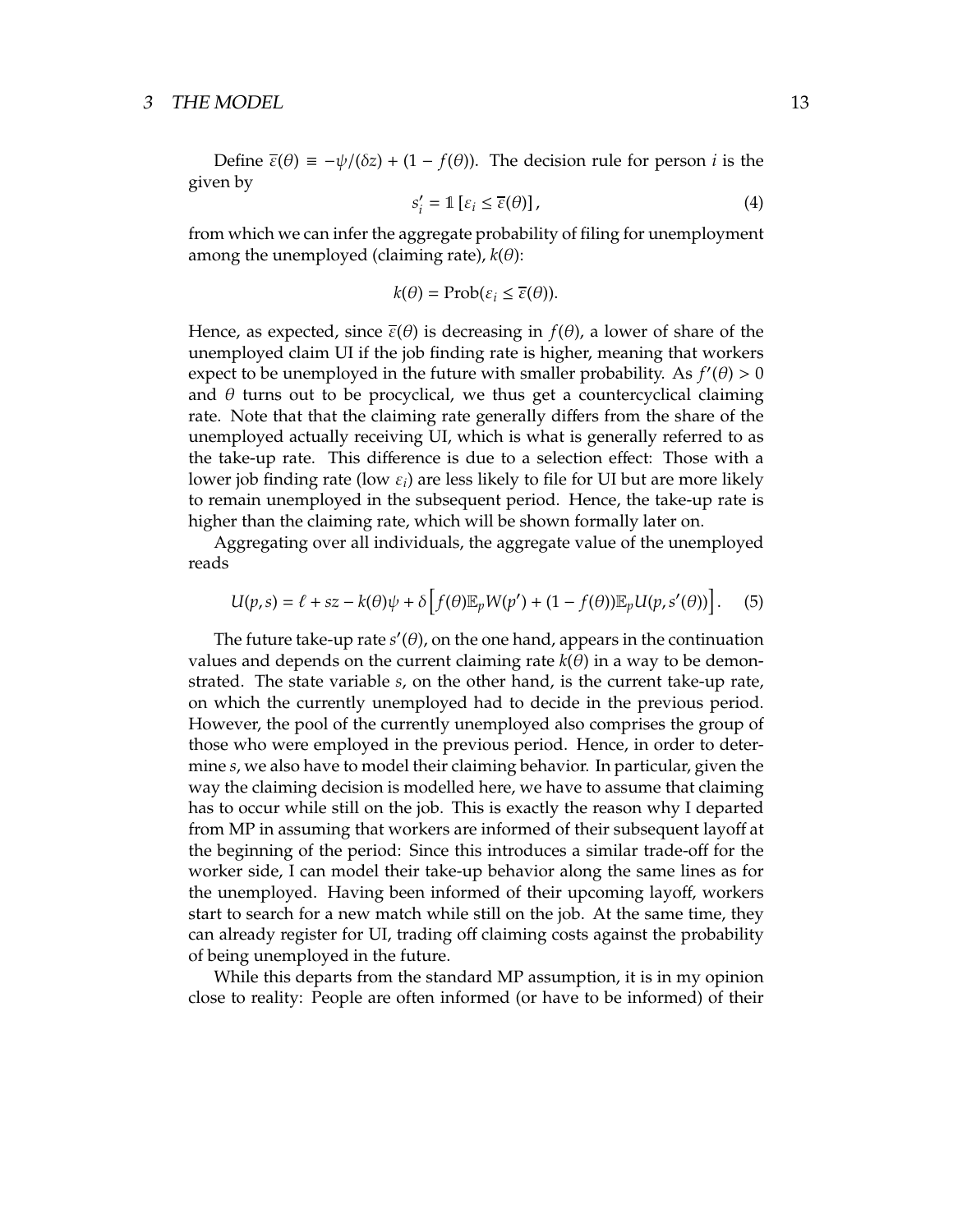#### 3 THE MODEL 14

layoff well in advance $^4$ , or they might consider a layoff likely (high  $\lambda$ ). If this is the case, there is no reason to suppose that the still employed only start looking for a new job after their previous one has actually ended. Moreover, workers can also start to gather information about the system or register in advance for UI – which is, e.g., even explicitly allowed for in Austria ("Vorgemerkte Arbeitslosigkeit"). In all this, the same trade-off should be at work as with the unemployed.

Proceeding from these considerations, the value of worker *i* reads

$$
W_i(p) = \max_{s'_i \in \{0,1\}} \left\{ w(p) - \lambda s'_i \psi + \delta \left[ (1-\lambda) \mathbb{E}_p W(p') + \lambda \left( f_i(\theta) \mathbb{E}_p W(p') + (1 - f_i(\theta)) \mathbb{E}_p U(p', s'_i) \right) \right] \right\}.
$$

Workers currently earn wage  $w(p)$ . In case of a separation a worker can decide to register in advance for UI by choosing *s* ′  $\nu$ <sup>*i*</sup> = 1, incurring cost  $\psi$ . Moreover, the worker manages to find another job during the same period with probability  $f_i(\theta)$ , earning  $W(p')$ , while in the opposite case the worker becomes unemployed, earning  $U(p', s')$ . If no separation shock occurs, the worker continues to be employed, earning *W*(*p* ′ ).

It can easily be seen that this setting leads to the decision rule given in (4), and hence workers about to lose their job have the same claiming rate  $k(\theta)$  as the unemployed. After aggregating over *i*, we obtain

$$
W(p) = w(p) - \lambda k(\theta)\psi
$$
  
+  $\delta \left[ (1 - \lambda) \mathbb{E}_p W(p') + \lambda \left( f(\theta) \mathbb{E}_p W(p') + (1 - f(\theta)) \mathbb{E}_p U(p', s'(\theta)) \right) \right].$  (6)

While the modification of the model to allow for an advance notice of subsequent job separations on the one hand allows me to model claiming on the job and should – as argued above – reflect reality quite well, it extends the basic MP setting by allowing for a limited form of job-to-job flows. Even though a very simple model of search on the job, the model correctly predicts that job-to-job flows, given by  $\lambda(1 - f(\theta_t))(1 - u_t)$ , are higher in booms than in recessions, which is consistent with empirical findings (e.g  $O$ . J. Blanchard  $\&$ Diamond, 1989).

Eventually, having determined the claiming behavior on and off the job, I need to determine how the take-up rate in the subsequent period,  $s'(\theta)$ , is

<sup>&</sup>lt;sup>4</sup>Many countries have regulations according to which employees have to be informed a certain period before their layoff.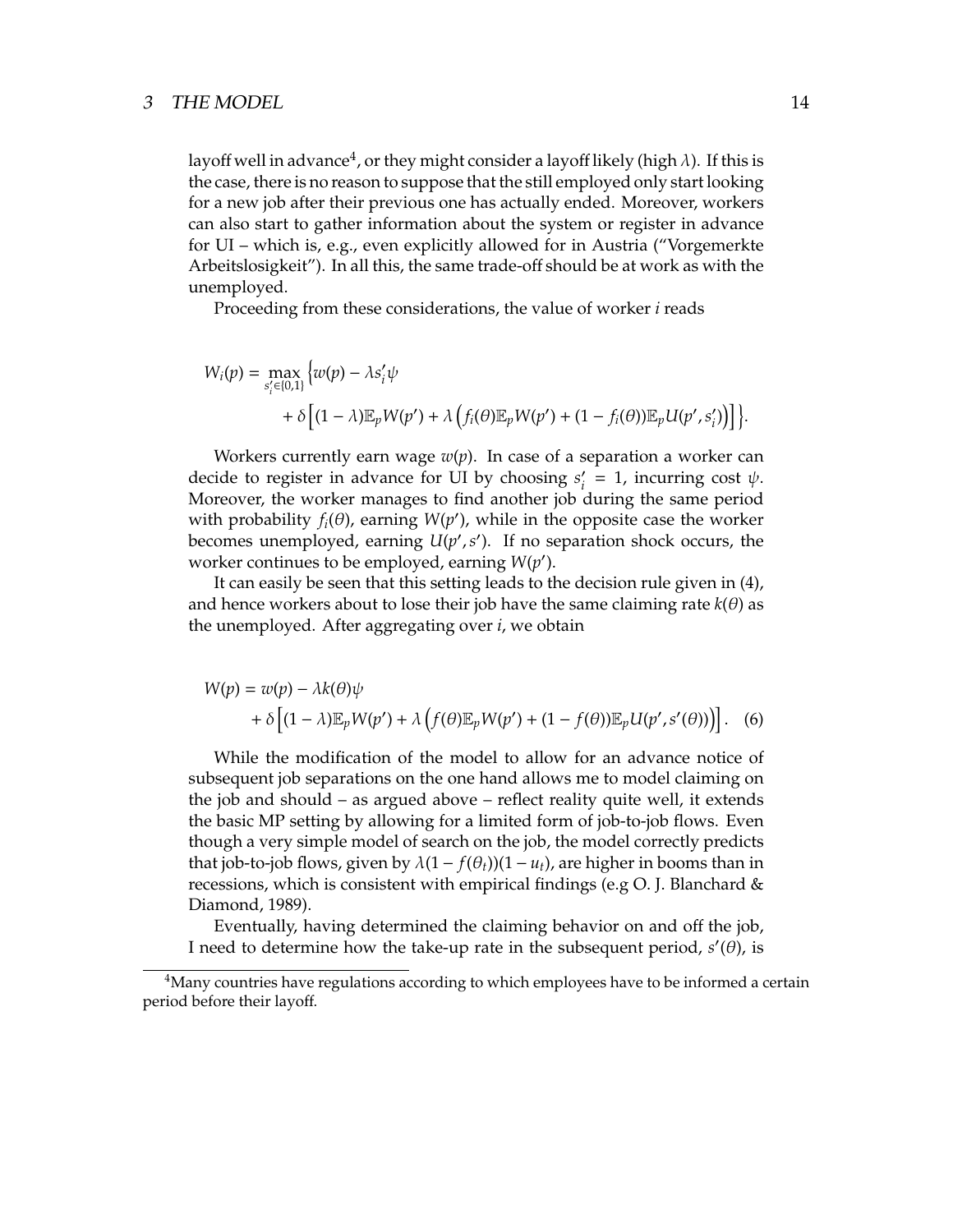#### 3 THE MODEL 25 2008 15

determined. Since a take-up only occurs in the subsequent period if there is no match in between, we find, using  $\mathbb{E}(\varepsilon_i) = 0$  and  $f_i(\theta) = f(\theta) + \varepsilon_i$ ,

$$
s'(\theta) = \frac{\int_{-\infty}^{\infty} (1 - f_i(\theta)) s'_i(\theta) dF(\varepsilon)}{\int_{-\infty}^{\infty} (1 - f_i(\theta)) dF(\varepsilon)}
$$
  
= 
$$
\frac{\int_{-\infty}^{\overline{\varepsilon}(\theta)} (1 - f_i(\theta)) \cdot 1 dF(\varepsilon) + \int_{\overline{\varepsilon}(\theta)}^{\infty} (1 - f_i(\theta)) \cdot 0 dF(\varepsilon)}{1 - f(\theta)}
$$
  
= 
$$
\frac{(1 - f(\theta)) \int_{-\infty}^{\overline{\varepsilon}(\theta)} dF(\varepsilon) - \int_{-\infty}^{\overline{\varepsilon}(\theta)} \varepsilon dF(\varepsilon)}{1 - f(\theta)}
$$
  
= 
$$
k(\theta) - \frac{\int_{-\infty}^{\overline{\varepsilon}(\theta)} \varepsilon dF(\varepsilon)}{1 - f(\theta)}
$$
  
= 
$$
k(\theta) + \Delta(\theta),
$$

where  $\Delta(\theta) > 0$  is a selection effect.

### **3.4 Wages**

As is standard in the Mortensen-Pissarides model, wages are formed by generalized Nash bargaining. Bargaining at the micro level would entail different wages for those previously registered and those previously not registered. However,  $\theta$  will be determined by the free entry condition of firms where wages only enter in expectation and will turn out to be linear in take-up. Hence, it is sufficient to derive the average wage to derive the equilibrium of the economy. Put differently, the dynamics implied by bargaining at the micro and macro level are the same.

Defining the common surplus  $S(p, s) \equiv J(p) + W(p) - U(p, s)$ , Nash bargaining implies

$$
W(p) - U(p, s) = \beta S(p, s)
$$
 and  $J(p) = (1 - \beta)S(p, s)$ ,

where  $\beta$  denotes the bargaining power of workers<sup>5</sup>.

Substituting (2), (5) and (6) for the value functions and using the free entry condition (3) yields

$$
w(p) = \beta(p + (1 - \lambda)c(p)\theta(p)) + (1 - \beta)(\ell + sz - (1 - \lambda)k(\theta)\psi), \tag{7}
$$

where, plugging in for  $s$  and  $k(\theta)$ , we can derive the wages for the respective subgroups at the micro level.

<sup>5</sup>Of course, due to the relationship implied by Nash bargaining, *J* and *W* will depend on *s* as well. I will suppress this argument for the subsequent analysis.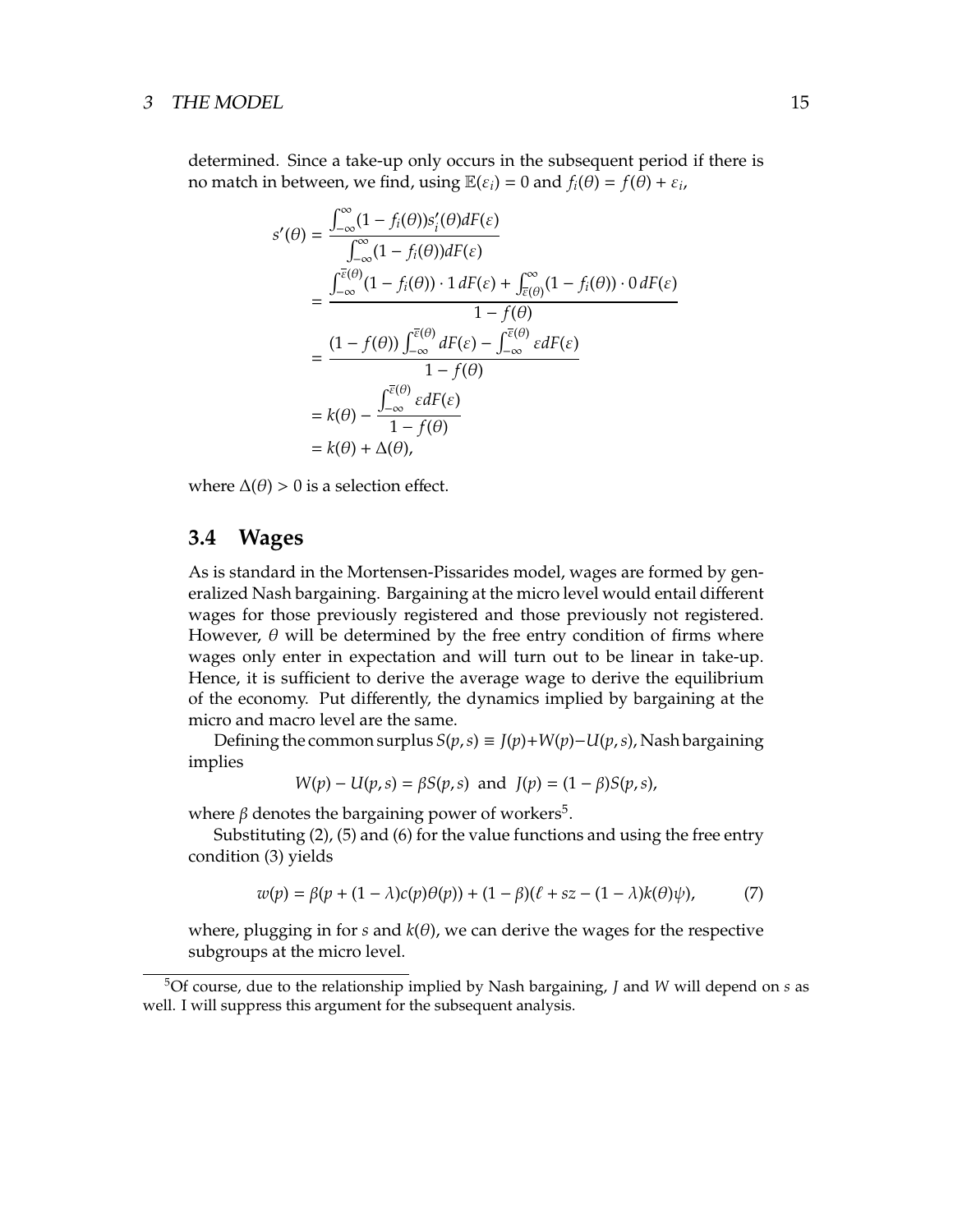The terms following  $\beta$  and 1− $\beta$  represent the upper and lower margin of the bargaining range, respectively. The inherent assumption in Nash bargaining is that wages are always positioned at a fraction  $\beta$  of the way between the lower and the upper margin.

The upper margin depends positively on productivity and labor market tightness. Workers are rebated part of their productivity Workers are rebated part of their productivity and compensated for their outside opportunities if unemployed. The only difference to the standard case here is that the factor  $1 - \lambda$  enters, reflecting the fact that workers have the opportunity to find another job if laid off, for which employers are compensated. I depart farther from the standard model in the lower margin, standing for the flow utility if unemployed. *sz* is the current average benefit payment, while  $(1 − λ)k(θ)ψ$  are the savings in take-up costs while employed compared to being unemployed.

Thus, wages go up if many people have claimed benefits last period (high *s*) but tend to be pushed down if many people are claiming for the subsequent period. Since  $z > \psi$  and  $s'(\theta) > k(\theta)$ , the former dominates the latter if the claiming rate is constant over time. Hence, on average this mechanism will work against the procyclical movements of the other components of the wage, leading to an endogenous wage stickiness.

### **3.5 Equilibrium**

Equilibrium in this economy is defined by a policy function  $\theta(p)$  that solves firms' free entry condition (3) subject to the wage function given by (7). Recalling the free entry condition

$$
\frac{c}{\delta q(\theta)} = \mathbb{E}_p J(p') = \mathbb{E}_p \left\{ p' - w(p') + \frac{(1 - \lambda)c(p')}{q(\theta(p'))} \right\},\,
$$

we can see how the modified wage function will influence the equilibrium and hence cyclical properties of the economy. It says that firms increase vacancies until the expected cost of a vacancy equals its expected discounted payoff. Clearly, the more  $w(p)$  moves in line with  $p$ , the less expected discounted profit will vary with  $p$  and the less incentive there is to vary  $\theta$ . Wage stickiness in whatever form hence leads to larger fluctuations in  $\theta$  and hence in aggregate unemployment and vacancies.

Plugging in for the wage using (7), we arrive at a rational expectations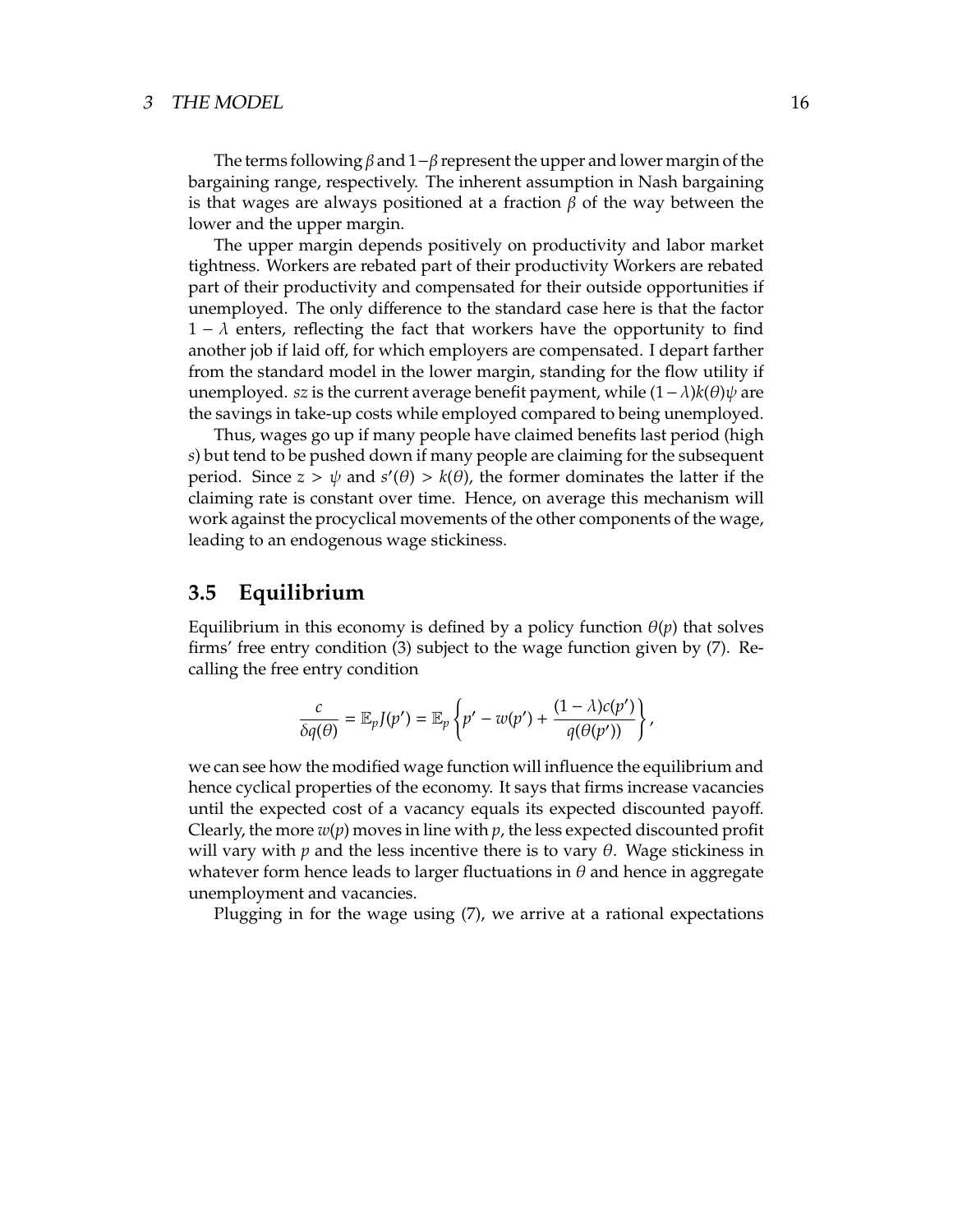#### 3 THE MODEL 17

functional equation in  $\theta(p)$ ,

$$
\frac{c(p)}{\delta q(\theta(p))} = \mathbb{E}_p \Bigg\{ (1 - \beta) \left[ p' - \ell + (1 - \lambda) \psi k(\theta(p')) - s'(\theta(p)) z \right] - \beta (1 - \lambda) c(p') \theta(p') + \frac{(1 - \lambda) c(p')}{q(\theta(p'))} \Bigg\}. \tag{8}
$$

This equation pins down a policy function  $\theta(p)$  of arbitrary form, yielding firms' choice of the vacancies relative to unemployment for a given *p*.

Given the policy function  $\theta(p)$ , all other variables in the economy follow directly. In particular, given the assumptions on job-to-job transitions made here, the law of motion for unemployment is given by

$$
u_{t+1} = \lambda (1 - f(\theta_t)) (1 - u_t) + (1 - f(\theta_t)) u_t, \tag{9}
$$

while vacancies follow from the definition of labor market tightness as

$$
v_t = \theta_t (u_t + \lambda (1 - u_t)). \tag{10}
$$

### **3.6 Analysis**

To get an idea how a variable take-up rate affects equilibrium, I follow Hagedorn and Manovskii (2008b) in deriving the elasticity of labor market tightness with respect to productivity under certainty equivalence (i.e. assuming constant productivity) and constant hiring costs.

**Lemma 1.** *Under certainty equivalence (i.e.*  $p' = p$ *) and assuming that c does not depend on p, the elasticity of labor market tightness with respect to productivity, ε<sub>θ,p</sub>, is given by*

$$
\varepsilon_{\theta,p} = \frac{p}{p - \ell - s'(\theta)(z - (1 - \lambda)\psi)} \times \frac{\beta(1 - \lambda)f(\theta) + \frac{1 - \delta(1 - \lambda)}{\delta}}{\beta(1 - \lambda)f(\theta) + (1 - \eta_f)\frac{1 - \delta(1 - \lambda)}{\delta} + \frac{1 - \beta}{c}q(\theta)(s'(\theta)z(-\eta_s) - (1 - \lambda)k(\theta)\psi(-\eta_k))},
$$
(11)

*where*  $\eta_f \equiv$ ∂ *f*(θ) ∂θ θ *f*(θ)  $\left| \rho, \eta_s \equiv \right|$ ∂*s* ′ (θ) ∂θ θ *s* ′ (θ)  $\left| \begin{array}{c} \text{and } \eta_k \equiv \end{array} \right|$ ∂*k*(θ) ∂θ θ *k*(θ) *denote the elasticities of the job-finding rate, the take-up rate and the claiming rate with respect to the labor market tightness, respectively.*

*Proof.* See appendix. □

A direct consequence of this result is the following: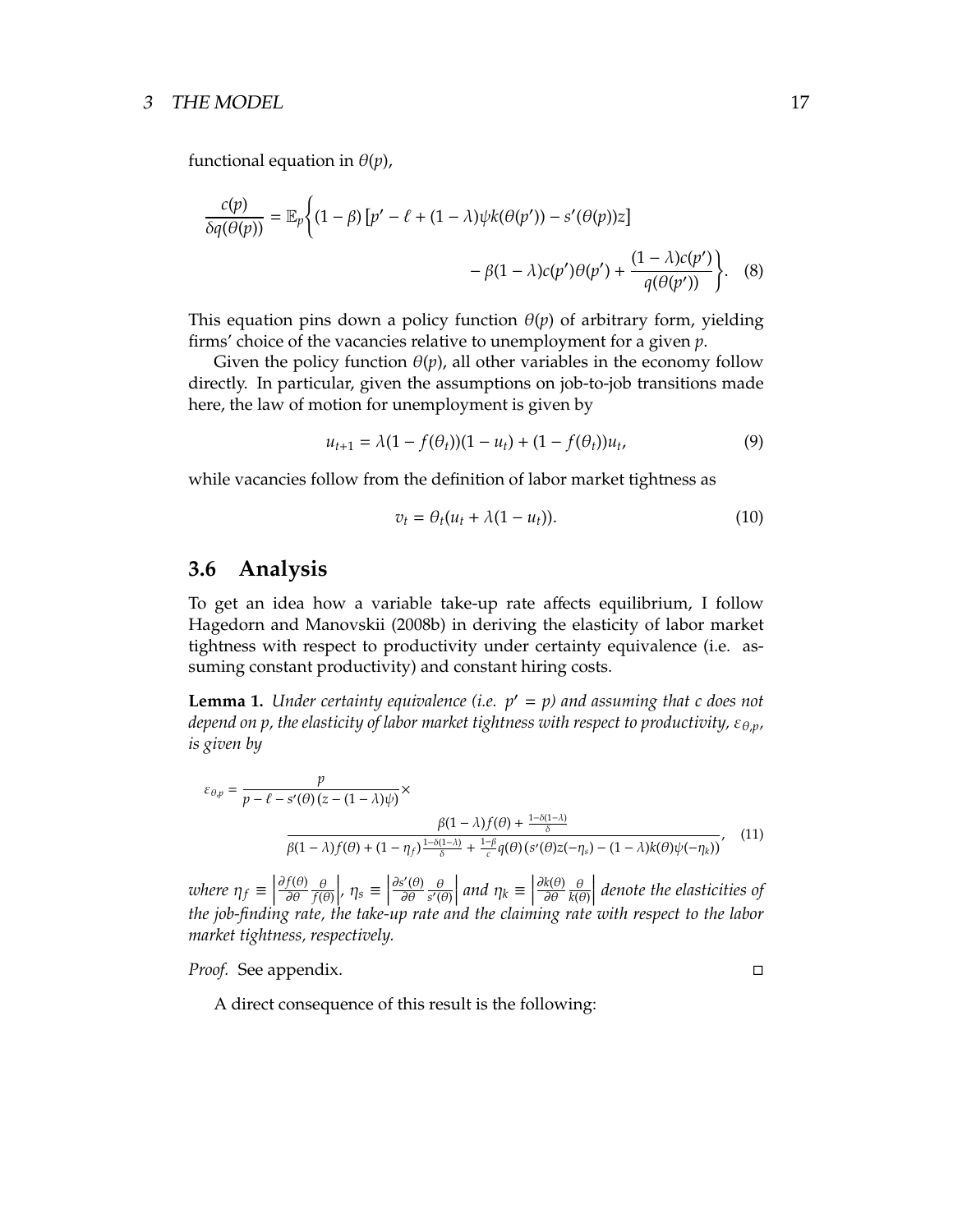**Proposition 1.**  $\varepsilon_{\theta,p}$  increases in  $\eta_s$  and decreases in  $\eta_k$ .

*Proof.* This result can be seen directly from  $(11)$   $\Box$ 

Hence, a variable take-up rate increases volatility, while the variable claiming rate leading to fluctuations in claiming costs dampens it. The take-up rate and the claiming rate, on the other hand, are linked by the selection term  $\Delta(\theta)$ . As long as this term is not strongly negative, the net effect will be positive:

**Proposition 2.** *The take-up channel increases*  $\varepsilon_{\theta,p}$  *if* 

$$
1 + \frac{\partial \Delta(\theta)}{\partial \theta} > (1 - \lambda) \frac{\psi}{z}.
$$

*Proof.* The net effect of both mechanisms is positive if

$$
\frac{\eta_s}{\eta_k} > \frac{(1-\lambda)k\psi}{sz}
$$

.

Moreover,

$$
\eta_s = \left| \left( \frac{\partial k}{\partial \theta} + \frac{\partial \Delta}{\partial \theta} \right) \frac{\theta}{k+\Delta} \right|.
$$

Assuming  $\eta_s$  and  $\eta_k$  have the same sign,

$$
\frac{\eta_s}{\eta_k} = \frac{k}{k+\Delta} \left( 1 + \frac{\partial \Delta(\theta)}{\partial \theta} \right),
$$

from which the result directly follows.  $\Box$ 

The preceding condition coincides with the condition that the wage becomes more rigid due to the take-up channel. This is what we need to generate higher volatility compared to full take-up. Setting  $\eta_s = \eta_k = z = \psi = 0$  and  $\ell$  equal to average relative flow utility of workers relative to unemployed in (11), we obtain the elasticity in the MP model with full take-up,  $\tilde{\varepsilon}_{\theta,p}$ ,

$$
\tilde{\varepsilon}_{\theta,p} = \frac{p}{p-\tilde{\ell}} \times \frac{\beta(1-\lambda)f(\theta) + \frac{1-\delta(1-\lambda)}{\delta}}{\beta(1-\lambda)f(\theta) + (1-\eta_f)\frac{1-\delta(1-\lambda)}{\delta}}.
$$

1−δ(1−λ)

This result is similar to the elasticity derived in Hagedorn and Manovskii (2008b) for the standard MP case, the only difference being that  $1 - \lambda$  enters in front of  $f(\theta)$  in the numerator and denominator for the same reason as explained above.

To get an idea of the direction and the magnitude of the take-up effect, we need to calibrate and simulate the model. A caveat to Proposition 1 is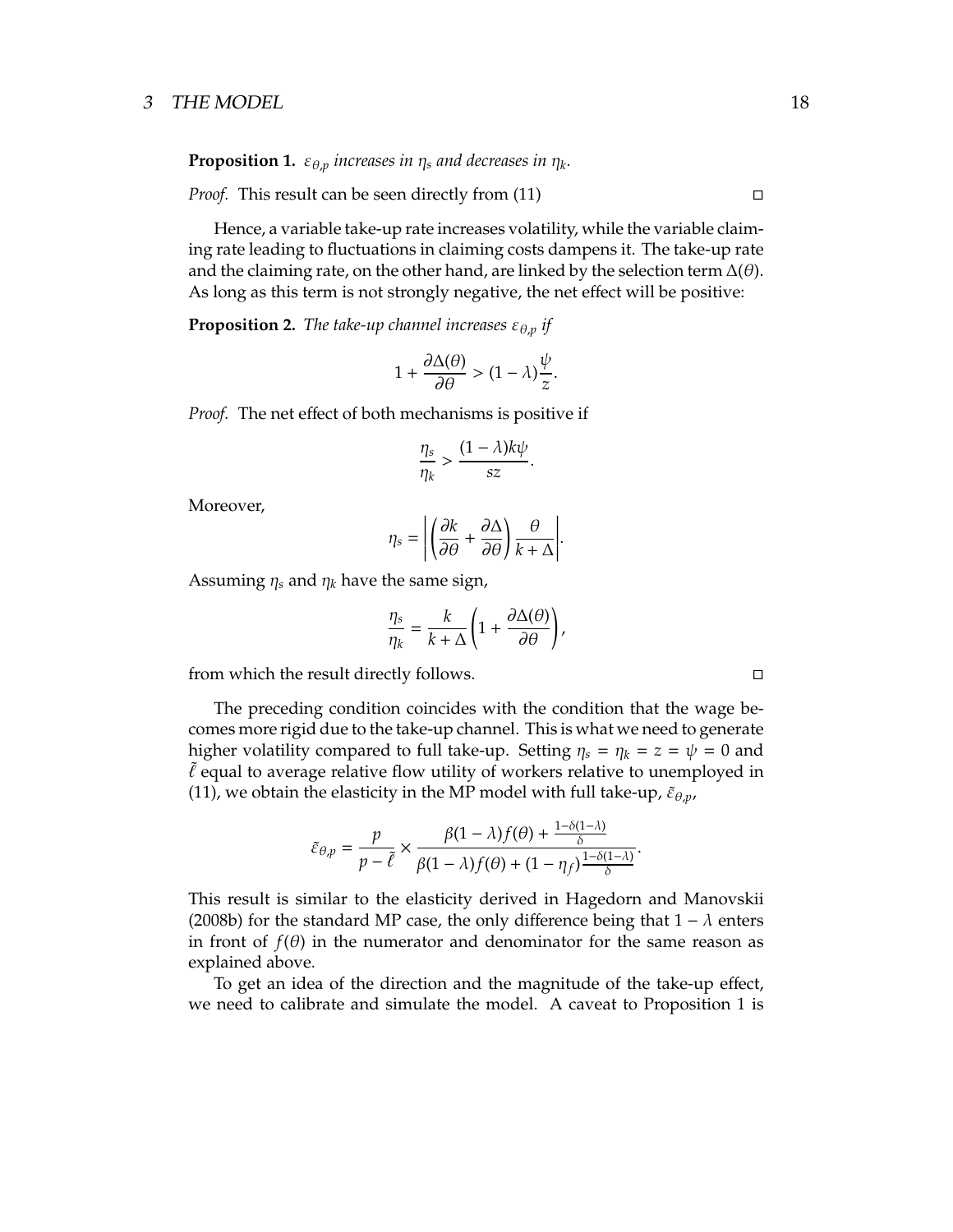that the statement is made for a given take-up rate  $s'(\theta)$  and hence holds locally. However, comparing an economy with full take-up<sup>6</sup> to an economy with endogenous take-up over time in a global analysis, we note that the movements of the take-up rate itself will cause movements in  $\varepsilon_{\theta,\nu}$  which are absent in the full take-up case.

## **4 Some Evidence on the Wage Mechanism**

It is evident from the presentation of the model that the crucial link is a positive association of take-up and wages. I motivated my results assuming Nash bargaining. In principle, however, any model guaranteeing that wages stay within the bargaining range can be argued to be a suitable wage setting mechanism in the present model. Other mechanisms have been considered, among others, by Hall (2005) and O. Blanchard and Galí (2010).

Hence, it is useful to look for direct evidence on the association between UI take-up and post-unemployment wages. If take-up can be shown to have a positive effect on post-unemployment wages, we can be confident that bargaining assumption is a valid approximation of reality and that the proposed mechanism exists. I do so by exploiting a policy discontinuity in the Austrian unemployment insurance system, namely that job losers above 25 need to have been employed at least for 52 weeks during the preceding 24 months if it is their first unemployment spell. The mapping from employment during the previous two years and eligibility is not deterministic, however: On the one hand, the law lists several spells that can be counted toward the eligibility, that cannot be observed in the data, such as civil service or working spells abroad. This leads to a non-zero probability to be eligible and hence a non-zero takeup probability below the cutoff. On the other hand, the preceding analysis suggests that take-up will not be perfect even above the cutoff. Nevertheless, the take-up probability jumps at the cutoff and we can estimate its effect on post if we can justify the assumption that individuals are as good as randomly assigned around the cutoff.

I use Austrian Social Security Data (ASSD), focussing on job losses between 1985 and 2010 of males between 25 and 50. Moreover, I only consider first time unemployment occuring between employment spells. Unpaid unemployment spells are not recorded in the data. I take all gaps in the employment history to be unpaid unemployment. In order to limit the number of spells

<sup>&</sup>lt;sup>6</sup>For the rest of this paper, I will refer to the case of an exogenous take-up rate as full take-up, even though it does not matter whether we consider take-up to be equal to 1 or to any other fraction.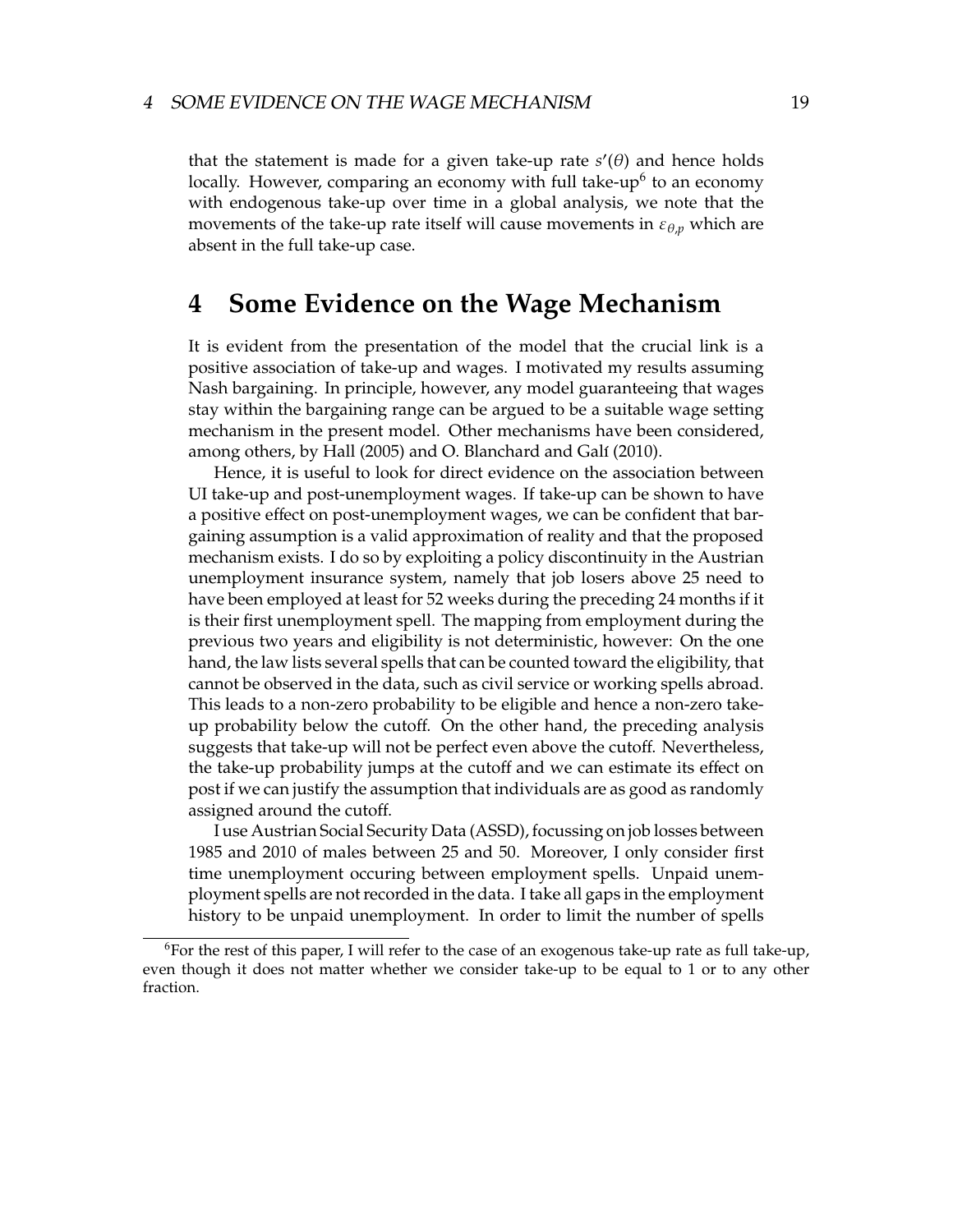#### <sup>4</sup> SOME EVIDENCE ON THE WAGE MECHANISM 20

that are only due to job changes, I only consider spells above 10 days (paid and unpaid). The law is not precise in its statement regarding incomplete working weeks. It is not clear whether an individual who has worked for 51 weeks and 4 days will be credited 51 or 52 weeks. For the main specification, I thus exclude individuals who are less than ten days away from the cutoff. I exclude individuals that are recalled to their previous employers and potential quitters (more than 28 days between previous job and entry into unemployment insurance). In order to not introduce sample selection between registered and non-registered unemployed and be able to exclude quitters, I have to eliminate all unemployment spells lasting less than 29 days.

In Figure 8 in Appendix B, I plot regression discontinuity estimates for different bandwidths. In particular, I estimate the model

$$
y_i = \beta_0 + \beta_1 \mathbb{1} \left[ dw_i \ge 365 \right] + \beta_2 \mathbb{1} \left[ dw_i \ge 365 \right] \times (dw_i - 365) + \beta_3 (dw_i - 365) + \varepsilon_i,
$$

where  $dw_i$  denotes the days worked during the preceding two years and is restricted according to the bandwidth.. As suggested by Hahn, Todd, and Van der Klaauw (2001), observations are weighted using a triangular kernel giving more weight to observations close to the cutoff. Reported standard errors are bootstrapped with 2000 replications.

On the one hand, it is apparent that the eligibility mechanism works quite well, creating jumps of about 54 to 55% at the threshold across all bandwidths. This jump can be interpreted as a jump in take-up if we assume that individuals directly to the left of the cutoff would have had the same take-up rate as those to the right in the absence of the policy discontinuity. On the other hand, a positive intention-to-treat effect on wages, ranging from about 5.7% to 7.6% is also consistently measured across all specifications. While estimates with the two larger bandwidth are very precise (*p*-values of 0.004 and 0.001, respectively), the most narrow bandwidth fails to be significant due to the reduced sample size<sup>7</sup>, while the magnitude of the point estimate still falls within the range of the other estimates. Importantly, all of the given estimates are consistent with a positive effect of outside values on wages as predicted by the model.

The significance of these results would not be clear if we could not be sure that variables influencing wages other than take-up are smooth around the threshold. In order to concisely address this question, I estimate a regression of log wages on a rich set of controls $\delta$  and generate fitted values. In Figure

<sup>&</sup>lt;sup>7</sup>The sample sizes corresponding to bandwidths of 90, 120 and 150 days are 7621, 11033 and 14256, respectively.

 ${}^{8}$ The variables used are gender, age, age squared, experience, experience squared, log duration of previous job, log duration of previous job squared, log wage of previous job, log wage of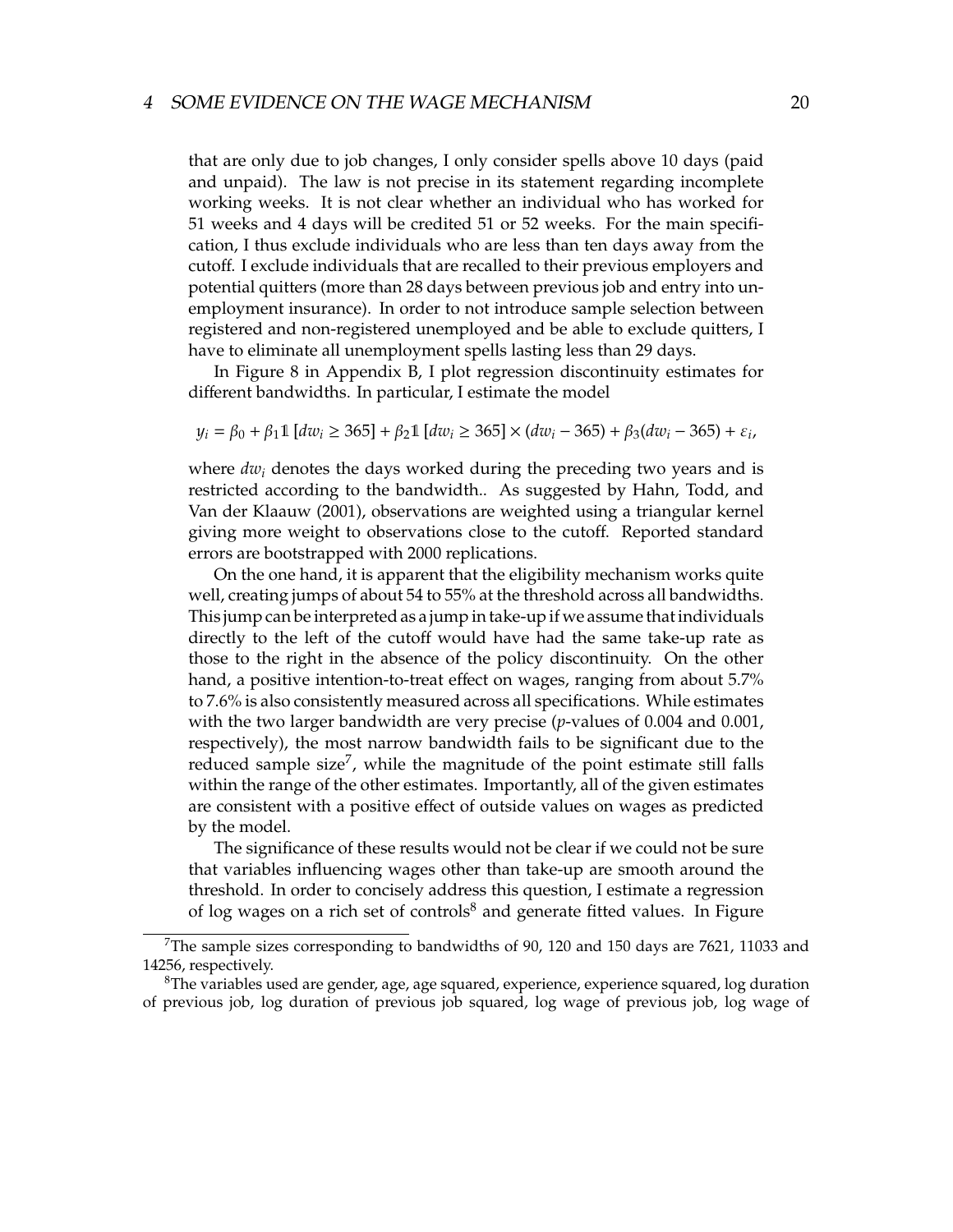#### <sup>4</sup> SOME EVIDENCE ON THE WAGE MECHANISM 21

9(a) in Appendix B, I plot regression discontinuity estimates using these fitted values as dependent variables. Apparently, other covariates are reasonably balanced around the cutoff. An insignificant difference is only visible with the narrowest bandwidth, but it goes into the opposite direction, hence tending to reduce my estimates. Clearly, this analysis does not directly address potential biases due to unobserved variables. However, given the rich set of controls I am confident that these variables would also be correlated with some of the observed variables, which would then tend to produce jumps at the cutoff.

For the rest of the paper, I will regard the estimates with bandwidth of 150 days as the baseline. These imply the smallest effect of take-up on wages among my estimates, since the measured jump in take-up is highest (about 55%) and the effect on wages is smallest (about 5.72%), leading to an effect of about 10.04% of take-up on wages.

In a more complicated search model, the given increase in post-unemployment wages could be seen as a combined effect of an increased outside value in bargaining and an increased reservation wage when receiving UI. On the one hand, using the same dataset, Card, Chetty, and Weber (2007) did not find any significant effect of extended benefit duration on reemployment wages. This should isolate the effect of increased reservation wages, while leaving the effect of take-up constant. On the other hand, even if this effect were relevant, it would not pose any problems for the mechanics of the model. In this case, the wage equation (7) implied by bargaining could be seen as a reduced-form approximation of the relationship between wages and take-up. Since the RDD estimates summarize this reduced-form relationship and do not depend on the bargaining assumption and the basic mechanism of the model works as long as firms expect take-up to have an effect on wages for whatever reason, the basic story of this paper still goes through.

A natural limitation of the approach I have taken is that I can only estimate a local effect for those who were employed one year during the preceding two years (discontinuity group). For the quantitative exercise that follows, we have to assume that this estimate is a good approximation of the relationship between take-up and wages for the entire group of the unemployed. As a first point, note that the discontinuity group is probably more representative of the group of the unemployed than of the entire working population, as the unemployed are likely to have had short spells in the past. Problems could arise if the bargaining power is strongly correlated with previous employment,

previous job squared, dummies for six different categories of family status, a dummy for being an Austrian citizen, a dummy for bluecollar workers, firm size of the previous employer, dummies for regions according to the NUTS classification, dummies for month of job loss and dummies for year of job loss.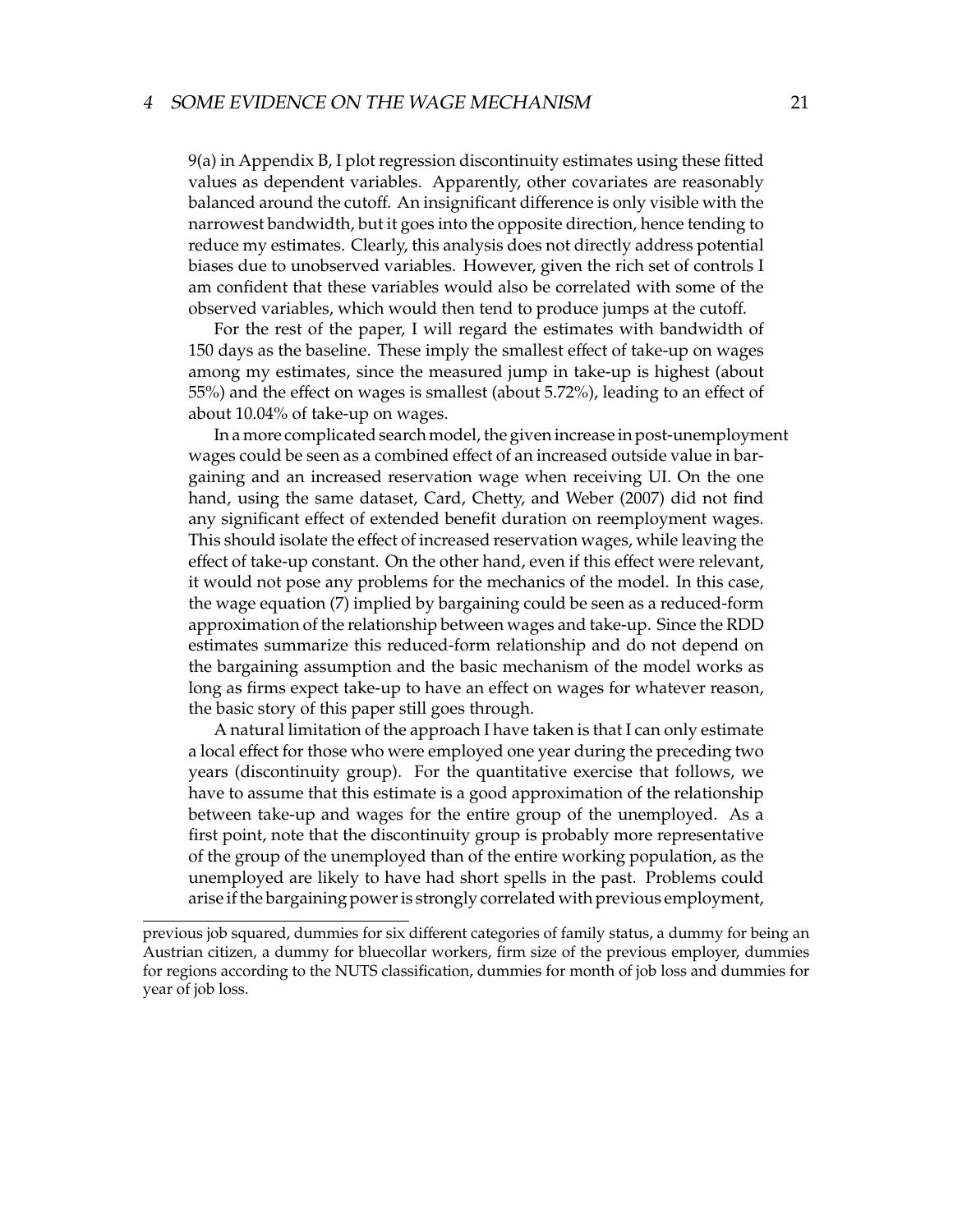as the pressure of workers' outside value on wages is highest if workers' bargaining power is lowest. However, estimates in the literature suggest that workers' bargaining power is quite low in general. As argued in Hagedorn and Manovskii (2008a), estimates in, for instance, Christofides and Oswald (1992), Blanchflower, Oswald, and Sanfey (1996), and Hildreth and Oswald (1997) suggest that  $\beta$  is about 0.05, which is exceeded by the calibrated value here.

## **5 Calibration and Computation**

In calibrating the model, I proceed from Hagedorn and Manovskii (2008a), who calibrated a stochastic version of the standard MP model without on-thejob search and full take-up. Choosing a comparably high opportunity cost of labor  $\ell$  and low bargaining power  $\beta$ , they manage to match the observed volatility in labor market tightness, while Shimer (2005) only managed to generate negligible volatility using standard parameter values. On the other hand, Hagedorn and Manovskii's setting has been criticized for implying a too high labor supply elasticity (see, e.g., Hall and Milgrom (2008)).

My main goal lies in understanding the potential quantitative impact of an endogenous take-up rate. In order for the take-up rate to display sufficient variation with a take-up function fitted to observed data, I need sufficient variation in the labor market tightness. For this matter, the above mentioned concerns should not be relevant as the direction and the extent of the effect should be the same irrespective of how the volatility in the labor market tightness as an input to the take-up decision is generated.

As Hagedorn and Manovskii (2008a), I follow den Haan, Ramey, and Watson (2000) in specifying the matching function as

$$
m(u, v) = \frac{\tilde{u}v}{(\tilde{u}^l + v^l)^{1/l}}, l \ge 0,
$$

where here – as explained above – the number of job searchers  $\tilde{u} = u + \lambda(1 - u)$ differs from the number of unemployed *u*. While den Haan et al. (2000) also provide a micro foundation for this functional form, the main advantage as opposed to the standard Cobb-Douglas function lies in the fact that the implied matching probabilities are guaranteed to be between zero and one for all  $\tilde{u}$  and *v*. In addition,  $m(\tilde{u}, v)$  is increasing in both arguments and satisfies constant returns to scale.

The productivity process  $\{p_t\}$  is specified as

$$
\log p_{t+1} = \rho \log p_t + \varepsilon_{t+1}, \text{ where } \varepsilon \sim \mathcal{N}(0, \sigma_{\varepsilon}^2),
$$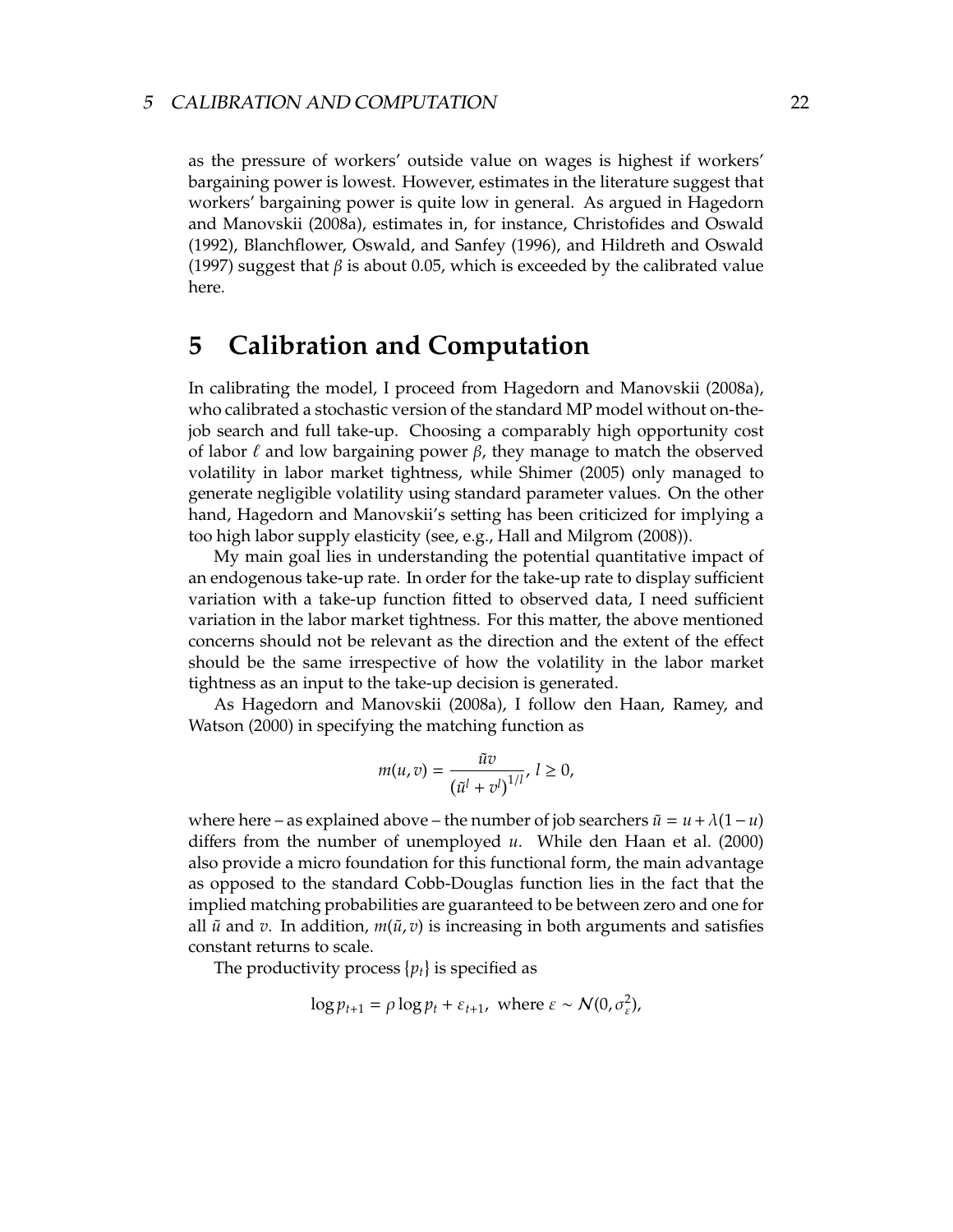| Parameter Definition |                                                 | Value         |
|----------------------|-------------------------------------------------|---------------|
| ł.                   | Value of nonmarket activity                     | 0.955         |
| $\beta$              | Workers' bargaining power                       | 0.052         |
|                      | Matching parameter                              | 0.407         |
| C                    | Cost of vacancy when $p = 1$                    | 0.584         |
| $\delta$             | Discount rate                                   | $0.99^{1/12}$ |
|                      | Separation rate                                 | 0.0081        |
| $\rho$               | Persistence of the productivity process         | 0.9895        |
| $\sigma_{\rm s}^2$   | Variance of innovations in productivity process | 0.0034        |

Table 3: Calibration in Hagedorn and Manovskii (2008a)

and approximated by a 4-state Markov chain. Also, following the motivation given in Hagedorn and Manovskii (2008a), I specify vacancy costs as

$$
c(p) = 0.474p + 0.110p^{0.449}.
$$

I follow Hagedorn and Manovskii (2008a) in imposing an average jobfinding rate of  $f(\theta^*) = 0.14$ . In order to on average match their separation rate, I set  $\lambda = 0.0081/(1 - f(\theta^*)) = 0.0095$ . I choose the same values for the parameters  $\delta$ ,  $\rho$  and  $\sigma_{\varepsilon}^2$ .

I need to make progress on the setting by Hagedorn and Manovskii (2008a) in finding the take-up function  $s'(\theta)$ . To determine  $s'(\theta)$ , I assume that

$$
\varepsilon_i \sim \mathcal{N}(0, \sigma^2),
$$

implying that the claiming rate is given by

$$
k(\theta) = \text{Prob}\left(\frac{\varepsilon}{\sigma} \le -\frac{1}{\delta} \frac{\psi}{z} \frac{1}{\sigma} + \frac{1}{\sigma} (1 - f(\theta(p)))\right) = \Phi\left(\beta_0 + \beta_1 (1 - f(\theta(p)))\right).
$$

To calculate the take-up rate in the subsequent period  $s'(\theta)$ , observe that with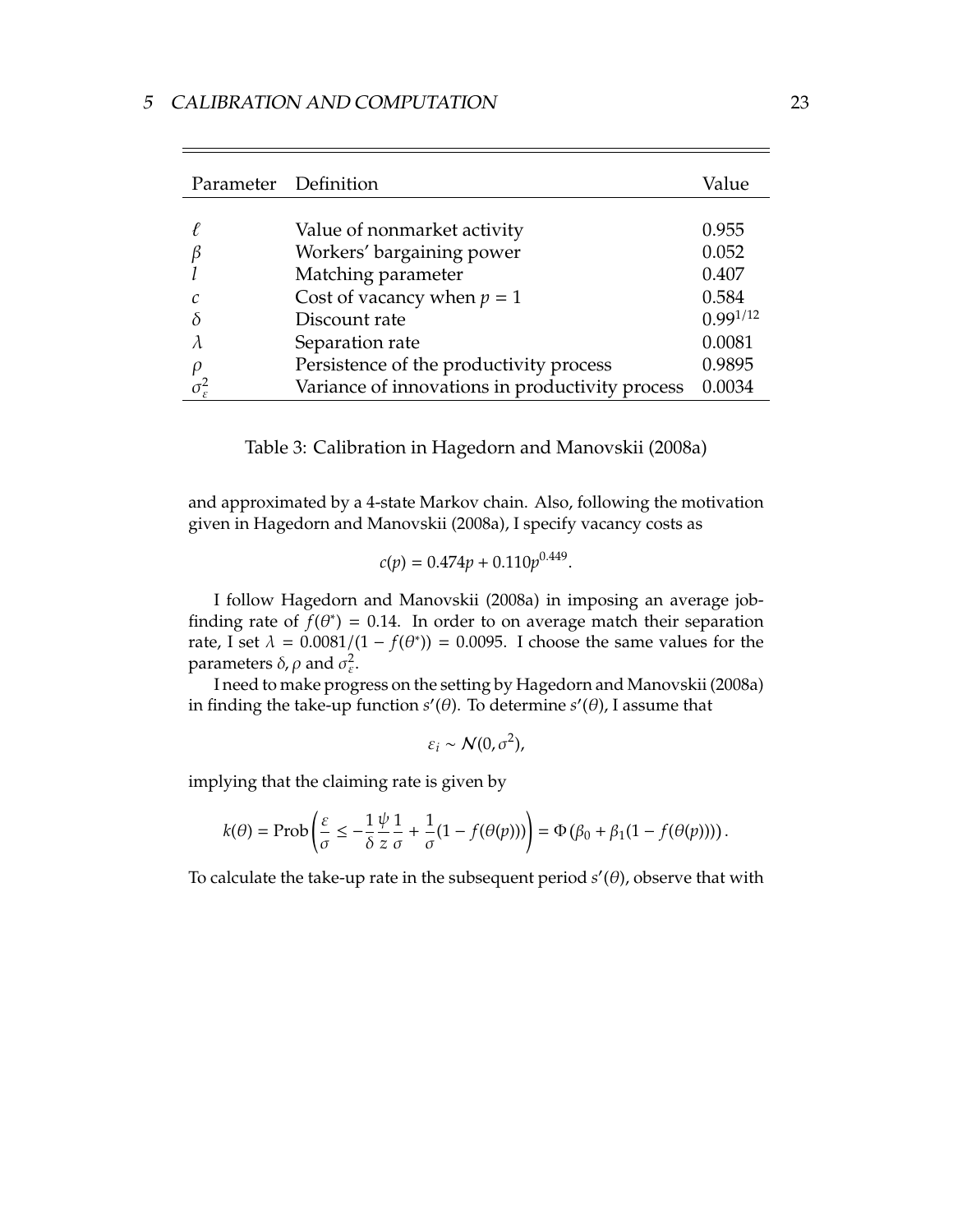a normal distribution

$$
\int_{-\infty}^{\overline{\varepsilon}(\theta)} \varepsilon dF(\varepsilon) = F(\overline{\varepsilon}(\theta)) \frac{\int_{-\infty}^{\overline{\varepsilon}(\theta)} \varepsilon dF(\varepsilon)}{F(\overline{\varepsilon}(\theta))}
$$
  
\n
$$
= F(\overline{\varepsilon}(\theta)) \mathbb{E} (\varepsilon | \varepsilon \leq \overline{\varepsilon}(\theta))
$$
  
\n
$$
= \Phi(\overline{\varepsilon}(\theta)/\sigma) \left( -\sigma \frac{\phi(\overline{\varepsilon}(\theta)/\sigma)}{\Phi(\overline{\varepsilon}(\theta)/\sigma)} \right)
$$
  
\n
$$
= -\sigma \phi(\overline{\varepsilon}(\theta)/\sigma)
$$
  
\n
$$
= -(1/\beta_1)\phi(\beta_0 + \beta_1(1 - f(\theta(p))))
$$

implying

$$
s'(\theta) = k(\theta) - \frac{\int_{-\infty}^{\overline{\varepsilon}(\theta)} \varepsilon dF(\varepsilon)}{1 - f(\theta)}
$$
  
=  $\Phi(\beta_0 + \beta_1(1 - f(\theta(p)))) + \frac{1}{\beta_1(1 - f(\theta(p)))} \phi(\beta_0 + \beta_1(1 - f(\theta(p))))$ .

We still need to find values for the parameters  $\beta$ , *l*, *s*, *z*,  $\psi$ ,  $\beta_1$ , while  $\beta_0$  is implied by these variables using

$$
\beta_0 = -\frac{1}{\delta} \frac{\psi}{z} \beta_1.
$$

These have to be chosen by simultaneously solving a number of restrictions to be explained in the following. First, we need to target the average job-finding rate by setting  $f(\theta^*) = 0.14$ , where  $\theta^*$  solves the certainty-equivalent version of the rational expectations functional equation given by (8).

Moreover, I impose that the take-up function matches observed take-up rates for the first and third quantiles of labor market tightness,  $(\theta_1, \theta_3)$ , and the take-up rate,  $(s_1, s_3)$ , respectively:

$$
s_1 = \Phi(\beta_0 + \beta_1(1 - f(\theta_3))) + \frac{1}{\beta_1(1 - f(\theta_3))}\phi(\beta_0 + \beta_1(1 - f(\theta_3)))
$$
  

$$
s_3 = \Phi(\beta_0 + \beta_1(1 - f(\theta_1))) + \frac{1}{\beta_1(1 - f(\theta_1))}\phi(\beta_0 + \beta_1(1 - f(\theta_1)))
$$

(*s*1,*s*3) are found from weekly time-series data constructed using ASSD data and corrected for a share of job quitters (who are not able to claim UI before 28 days after quitting) estimated to be 20.6%, yielding *s*<sup>1</sup> = 0.36/(1−0.206) = 0.46 and  $s_3 = 0.45/(1 - 0.206) = 0.56$ .  $(\theta_1, \theta_3)$ , on the other hand, are determined by simulating the model with exogenous take-up using the calibration in Table 3 and determining the quantiles of the resulting distribution of  $\theta$ . This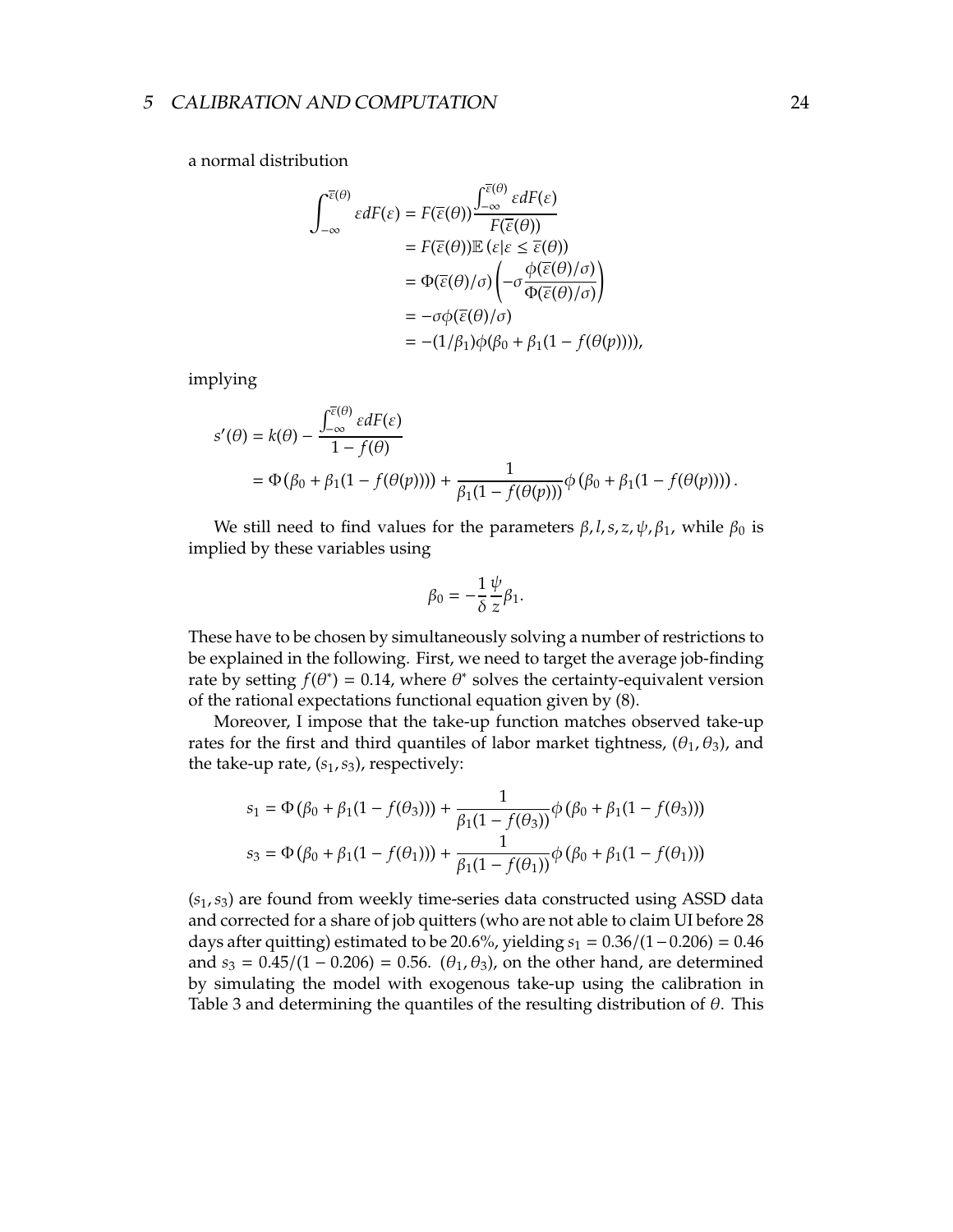should be appropriate since Hagedorn and Manovskii (2008a) can closely match empirical moments of the labor market tightness.

In the preceding section we estimated a jump in the take-up rate accompanied by an increase in wages. Using the take-up function, I deduce implied claiming rates  $k_0$  and  $k_1$ . Plugging into the wage equation (7), assuming for simplicity that the take-up rate is constant over time, and setting productivity to its steady-state value  $p = 1$ , we get

$$
\frac{w_1}{w_0} = \frac{\beta(p + (1 - \lambda)\theta c) + (1 - \beta)(\ell + s_1 z - (1 - \lambda)k_1\psi)}{\beta(p + (1 - \lambda)\theta c) + (1 - \beta)(\ell + s_0 z - (1 - \lambda)k_0\psi)}.
$$

In addition, define  $\bar{\ell}$  to be the average value of nonmarket activity in the model with variable takeup, to be compared to  $\ell$  in Table 3 for the model with full take-up. After dividing by *z*, it is given by

$$
\frac{\ell}{z} + \overline{s} - (1 - \lambda)\overline{k}\frac{\psi}{z} = \frac{\overline{\ell}}{z},
$$

where *s* is the average take-up rate chosen to be 0.5063 to match the data *k* is the average claiming rate deduced from the claiming function. I choose  $\ell$  so as to approximately match the standard deviation of  $\theta$  obtained in the model with exogenous take-up calibrated as in Table 3.

Table 4 summarizes the calibration I obtain. Note that the additional structure of the model, i.e. the take-up channel and on-the-job search allow us to decrease the average value of nonmarket activity and increase the bargaining power of workers. Given these values, I solve equation (8) numerically for the policy function  $\theta(p)$  using the Miranda and Fackler (2002) CompEcon Toolbox in MATLAB. I then simulate 1000 realizations of  $\{p_t\}$  of 3600 weeks length. To eliminate the influence of initial conditions, I throw away the first 1200 entries of every trajectory, ending up with 2400 weeks. I then aggregate to the quarterly level, for simplicity taking 12 weeks to be equal to one quarter. This leaves me with 200 quarters, corresponding to 50 years of data.

Time paths for  $\theta_t$  are found by evaluating the policy function  $\theta(p)$ . Given an initial value  ${u_0}^9$ , trajectories for the unemployment rates and vacancies are found using (9) and (10).

 $^9$ I use the certainty equivalent steady-state  $\frac{\lambda}{\lambda+f(\theta^*)}$ . But this should be of negligible importance, given that we get rid of the first 1200 realizations.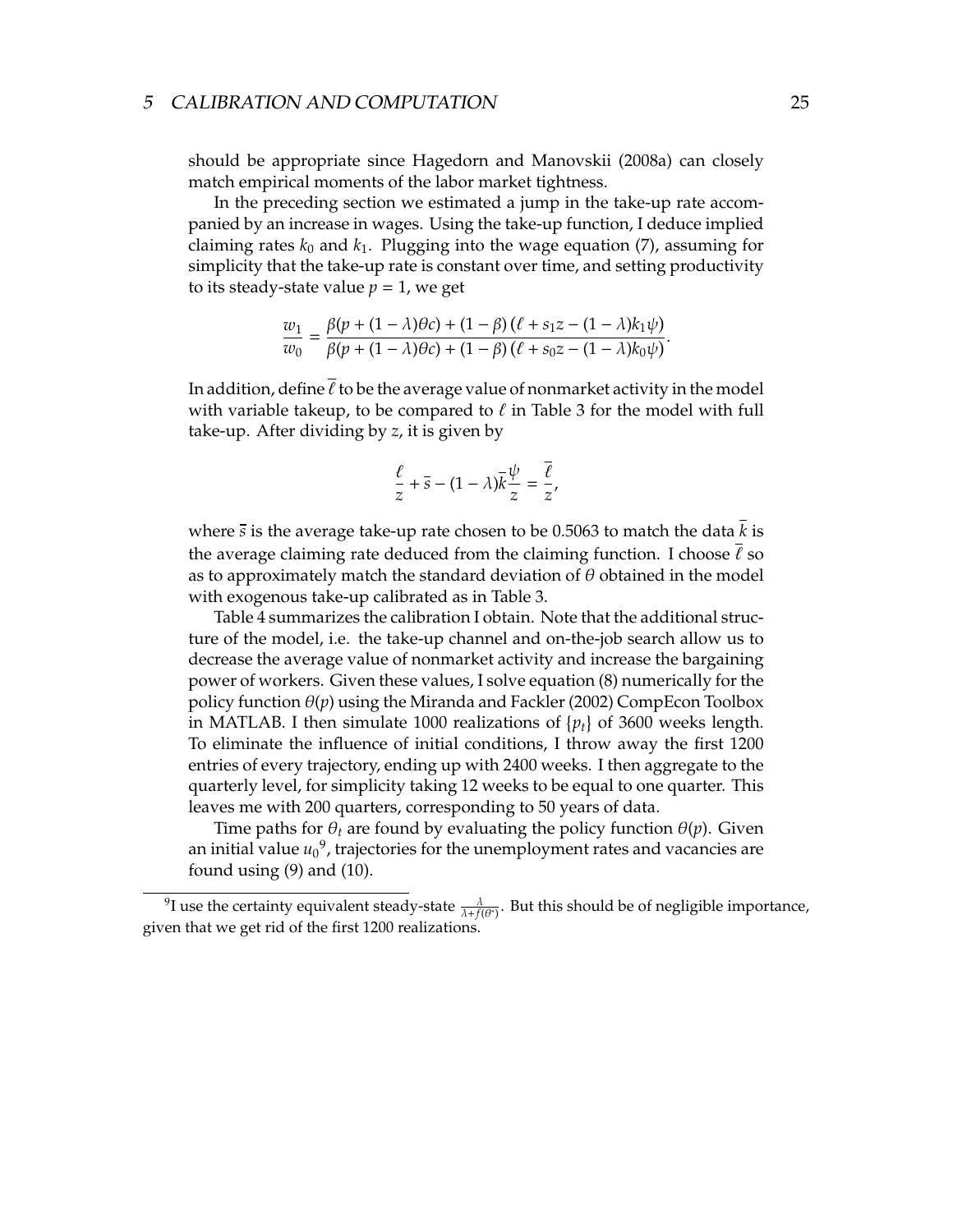| Parameter Definition     |                                                 | Value  |
|--------------------------|-------------------------------------------------|--------|
|                          |                                                 |        |
| $\beta_0$                | Take-up parameter                               | -4.749 |
| $\beta_1$                | Take-up parameter                               | 5.307  |
| $\ell$                   | Value of leisure                                | 0.848  |
| $\mathcal{Z}$            | UI benefit                                      | 0.629  |
|                          | Take-up cost                                    | 0.562  |
| $\frac{\psi}{\ell}$      | Average flow utility                            | 0.932  |
| $\beta$                  | Workers' bargaining power                       | 0.114  |
|                          | Matching parameter                              | 0.426  |
|                          | Cost of vacancy when $p = 1$                    | 0.584  |
| $\delta$                 | Discount rate                                   | 0.999  |
| λ                        | Separation rate                                 | 0.009  |
| $\rho$                   | Persistence of the productivity process         | 0.990  |
| $\sigma_{\varepsilon}^2$ | Variance of innovations in productivity process | 0.003  |

Table 4: Baseline calibration

## **6 Results**

Section 3.6 analyzed the impact of the take-up channel theoretically and predicted that it will lead to an increase in volatility of the labor market tightness. However, in deriving the result I assumed a simplified setting with certainty equivalence and constant vacancy costs. Moreover, the result only holds locally, i.e. when the economy with endogenous take-up and the counterfactual with full take-up are shocked in the same state. A different question is how both economies compare over a longer horizon. Eventually, I also want to use the considerations of the previous section in order to assess whether the take-up channel is also economically significant.

The experiment I conduct in the simulation exercise is to choose  $\ell$  such that the model with endogenous take-up closely matches the volatility in *v*/*u* observed in US data as reported by Hagedorn and Manovskii (2008a) (0.259). Setting  $\ell = 0.933$  results in a standard deviation of  $v/u$  that is very close to this target. I will then simulate my baseline model and a model with full take-up and the value of nonmarket activity fixed to  $\bar{\ell}$  to concentrate on the net effects of the take-up channel.

Figure 6 plots the policy functions  $\theta(p)$  we obtain solving the model with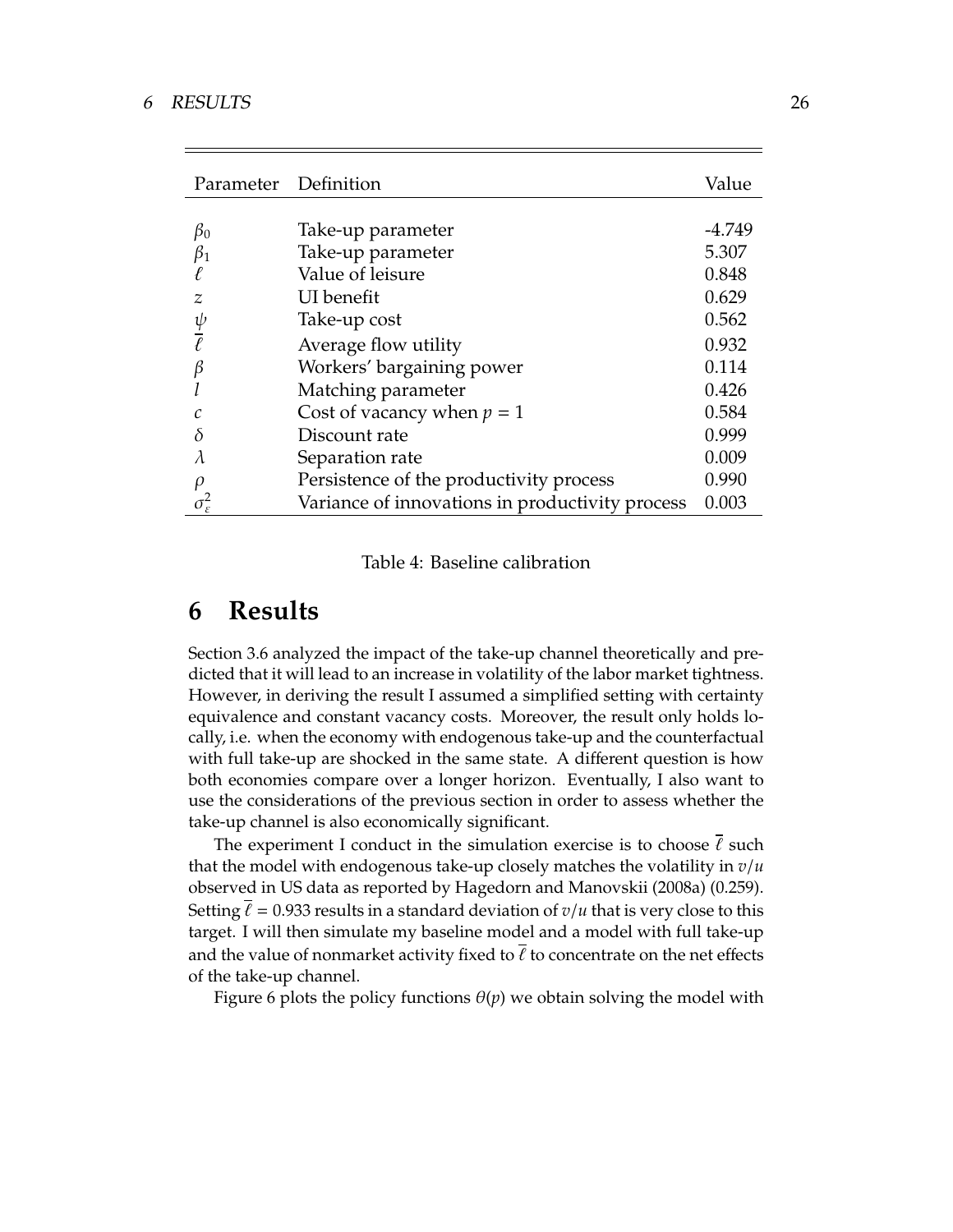full and endogenous take-up. Clearly, the result that labor market tightness is more elastic in productivity with endogenous take-up carries over to the stochastic case (at least for my parameter constellation, but I tried many other constellations and never received the opposite result) and the difference is sizable.



Figure 7: Policy functions

The higher-order moments resulting from a simulation of the models with endogenous and exogenous take-up are summarized in Tables 5 and 6. For reference, I also report summary statistics calculated from US data by Hagedorn and Manovskii (2008a) in Table 7. As expected, the volatilities of all endogenous variables in the model with endogenous take-up clearly exceed those in the model with exogenous take-up, with differences ranging from 26 to 28%. On the other hand, the autocorrelations and cross-sectional correlations are virtually unchanged.

While the former is a basic result of this paper, the latter is an encouraging finding given that the original model already matched autocorrelations and correlations reasonably well. Thus, we can be sure that the take-up mech-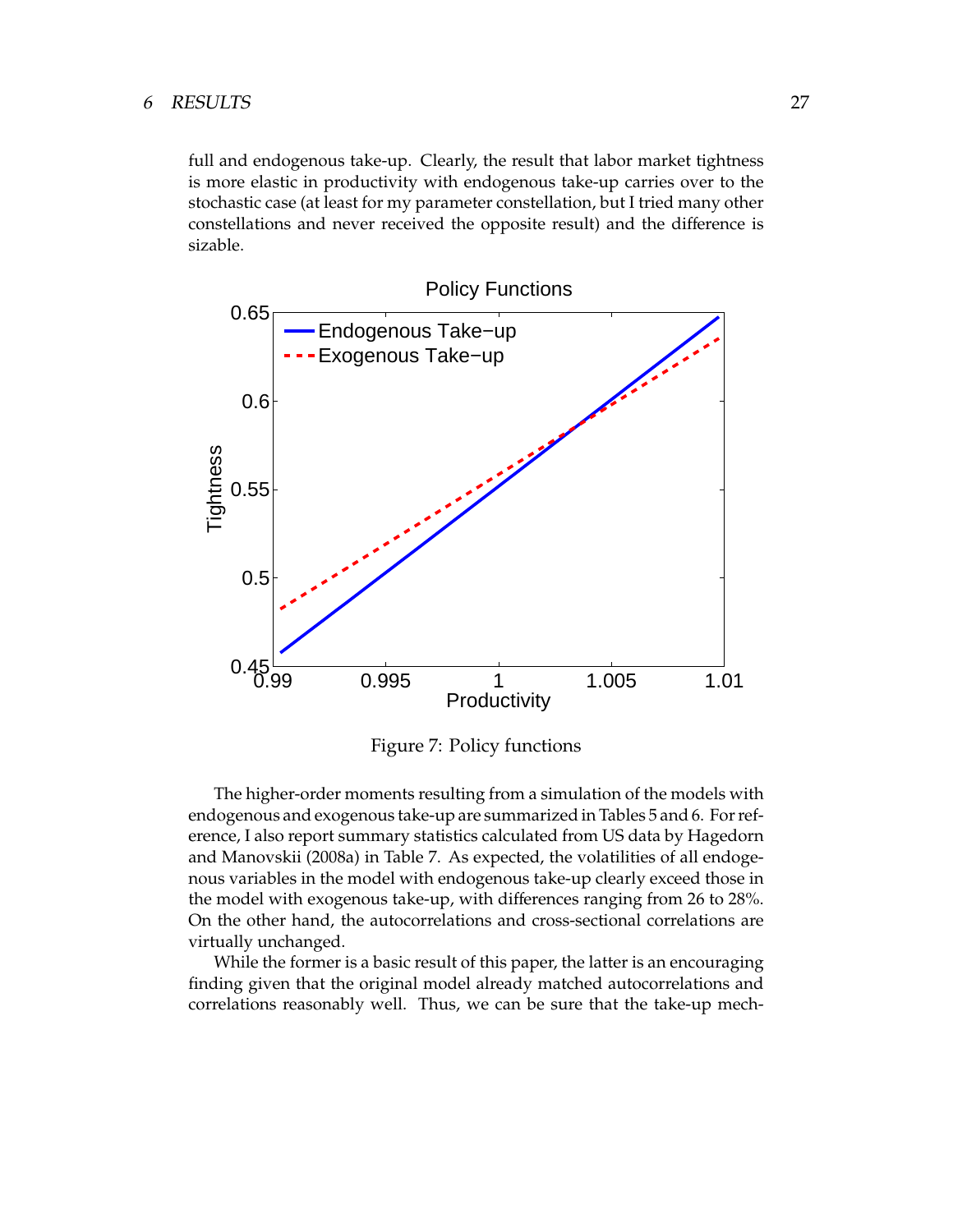#### 6 RESULTS 28

|                                                 |                       | $\mathcal{U}$  | $\overline{v}$ | v/u            | θ              | ŋ              |
|-------------------------------------------------|-----------------------|----------------|----------------|----------------|----------------|----------------|
| Standard deviation<br>Quarterly autocorrelation |                       | 0.139<br>0.824 | 0.134<br>0.599 | 0.256<br>0.768 | 0.237<br>0.758 | 0.013<br>0.759 |
| Correlation matrix                              | $\mathcal{U}$         | 1.000          | $-0.762$       | $-0.941$       | $-0.931$       | $-0.928$       |
|                                                 | $\overline{v}$<br>v/u |                | 1.000          | 0.937<br>1.000 | 0.946<br>1.000 | 0.940<br>0.995 |
|                                                 | θ<br>v                |                |                |                | 1.000          | 0.994<br>1.000 |

Table 5: Results from the model with endogenous take-up

*Notes:* All variables are reported in logs as deviations from an HP trend with smoothing parameter 1.600. Calibrated parameter values are described in Table 4.

anism, while increasing the volatility of  $\theta$  and  $v/u$ , does not introduce any counterfactual implications elsewhere in the model.

The mechanics behind these results are best understood by looking at the impulse response graphs in Appendix C, depicting the dynamic reaction to a one standard deviation shock in productivity. In both variants of the model, labor market tightness increases on impact. Due to the increased jobfinding rate, fewer unemployed find it worthwhile to file for unemployment insurance, leading to a decrease in the take-up rate.

Wages show a combination of different effects. Both wages with full and endogenous take-up are pushed upward due to increased labor market tightness. However, only wages with endogenous take-up are influenced by takeup behavior: Directly on impact, only the term  $(1 - \lambda) k(\theta) \psi$  changes, since *s* is fixed by last period's claiming behavior. The unemployed face smaller claiming costs on average, increasing workers' outside value, for which workers are compensated.

This upward jump in wages is corrected one period later, once *s* has decreased. Leaving aside the first period, one can see that the net effect of these two components is negative and hence the wage reacts less strongly than with full take-up<sup>10</sup>. This translates into higher expected discounted profits  $\delta \mathbb{E}_p J(p')$ . Since in both cases wages rise less than one-to-one with productivity, expected

<sup>10</sup>This does not have to be the case, since  $\theta$  reacts more strongly with endogenous take-up and wages depend positively on  $\theta$ , which could overcompensate the effect of take-up.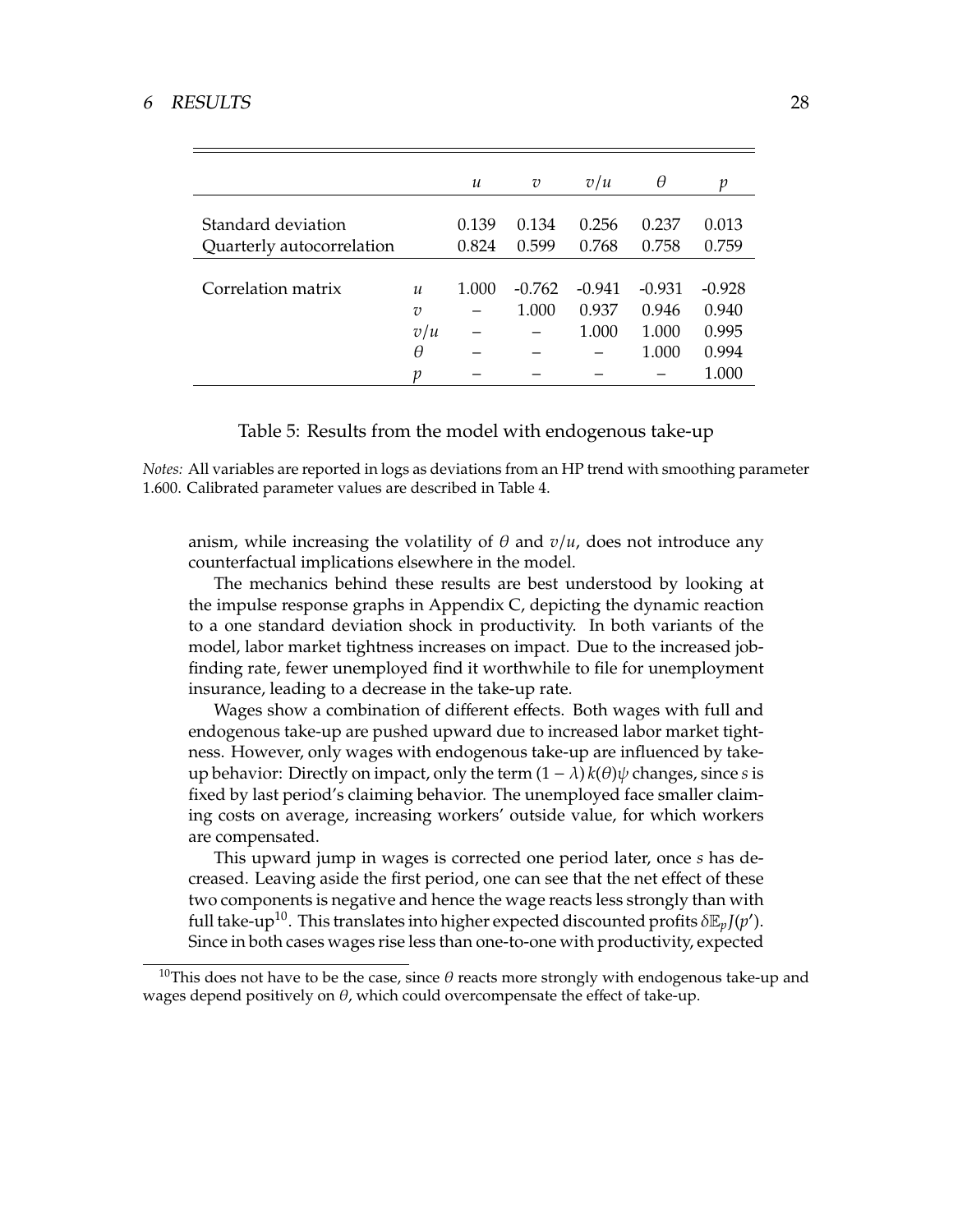### 6 RESULTS 29

|                           |               | и     | v        | v/u      | θ        | п |
|---------------------------|---------------|-------|----------|----------|----------|---|
| Standard deviation        |               | 0.111 | 0.106    | 0.189    | 0.013    |   |
| Quarterly autocorrelation |               | 0.824 | 0.604    | 0.760    | 0.760    |   |
|                           |               |       |          |          |          |   |
| Correlation matrix        | $\mathcal{U}$ | 1.000 | $-0.774$ | $-0.935$ | $-0.933$ |   |
|                           | υ             |       | 1.000    | 0.948    | 0.945    |   |
|                           | v/u           |       |          | 1.000    | 0.996    |   |
|                           | θ             |       |          |          | 1.000    |   |

Table 6: Results from the model with exogenous take-up

*Notes:* All variables are reported in logs as deviations from an HP trend with smoothing parameter 1.600. Calibrated parameter values are described in Table 4. In addition, the take-up decision is held fixed at its steady-state value.

|                           |                            | $\mathcal{U}$ | $\overline{v}$ | v/u      | v        |
|---------------------------|----------------------------|---------------|----------------|----------|----------|
| Standard deviation        |                            | 0.125         | 0.139          | 0.259    | 0.013    |
| Quarterly autocorrelation |                            | 0.870         | 0.904          | 0.896    | 0.765    |
|                           |                            |               |                |          |          |
| Correlation matrix        | $\boldsymbol{\mathcal{U}}$ | 1.000         | $-0.919$       | $-0.977$ | $-0.302$ |
|                           | $\overline{v}$             |               | 1.000          | 0.982    | 0.460    |
|                           | v/u                        |               |                | 1.000    | 0.393    |
|                           | v                          |               |                |          | 1.000    |

#### Table 7: Summary statistics, quarterly US data, 1951:I to 2004:IV

*Notes:* Seasonally adjusted unemployment, *u*, is constructed by the BLS from the Current Population Survey (CPS). The seasonally adjusted help-wanted advertising index, *v*, is constructed by the Conference Board. Both *u* and *v* are quarterly averages of monthly series. Average labor productivity *p* is seasonally adjusted real average output per person in the nonfarm business sector, constructed by the BLS from the National Income and Product Accounts and the Current Employment Statistics. All variables are reported in logs as deviations from an HP trend with smoothing parameter 1,600.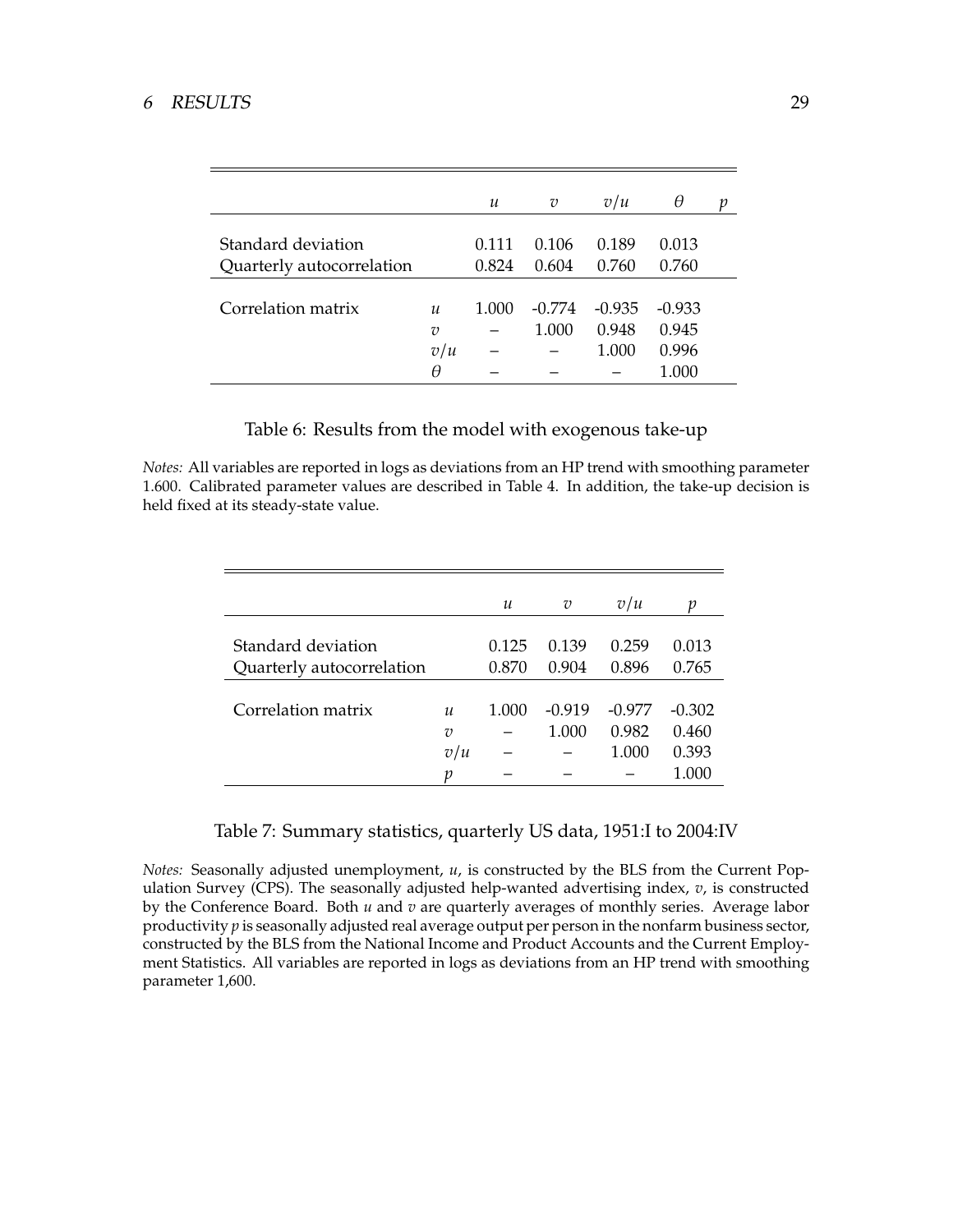#### 7 CONCLUSION 30

discounted profits rise and firms have an incentive to increase vacancies until recruiting costs again equal expected discounted profits, translating into higher tightness.

However, since wages react less strongly in the case of endogenous takeup, expected discounted profits increases more strongly, translating into a stronger increase in vacancies and the labor market tightness. Moreover, while the initial spike in wages is an unrealistic artifact of the special assumptions regarding the claiming process, we can see that it has no consequences for the rest of the model. The effect of wages on the rest of the economy works through expected discounted profits. But since firms only react to take-up expected for the subsequent periods, shocks to current take-up leading to spikes in contemporaneous wages are innocuous, which can be seen in the smooth trajectory of expected discounted profits.

## **7 Conclusion**

The aim of this paper was to study in a parsimonious setting how a variable take-up rate can have an impact in general equilibrium. The main contributions of the paper are twofold: On a theoretical level, I came up with a simple and yet realistic way of introducing a take-up decision in a stochastic version of the DMP model. On a practical level, disciplining my calibration using quasi-experimental findings I could demonstrate that the effect can also be quantitatively relevant, with fluctuations increasing by almost 30%. This effect is due to a form of endogenous wage rigidity introduced by a varying take-up rate.

While the model is deliberately parsimonious, I argued that it should hold as an approximation under alternative assumptions. Although this observation is not true for the most important link within the model, the positive association of the take-up rate and wages hinging on the bargaining assumption, I was able to gain robust findings on this exploiting policy discontinuities in Austria.

Of course, this analysis does not claim to give a complete picture of the mechanics of take-up over the business cycle. It just isolated one channel and demonstrated that this channel can be quantitatively relevant, thus showing that take-up is far from a pure partial equilibrium phenomenon. Most importantly, I have assumed exogenous search effort, whereas the interaction of search effort and take-up should be important since take-up influences the search return. A thorough examination of this channel is subject of an ongoing project. However, preliminary results suggest that also through this channel endogenous take-up acts to amplify fluctuations of unemployment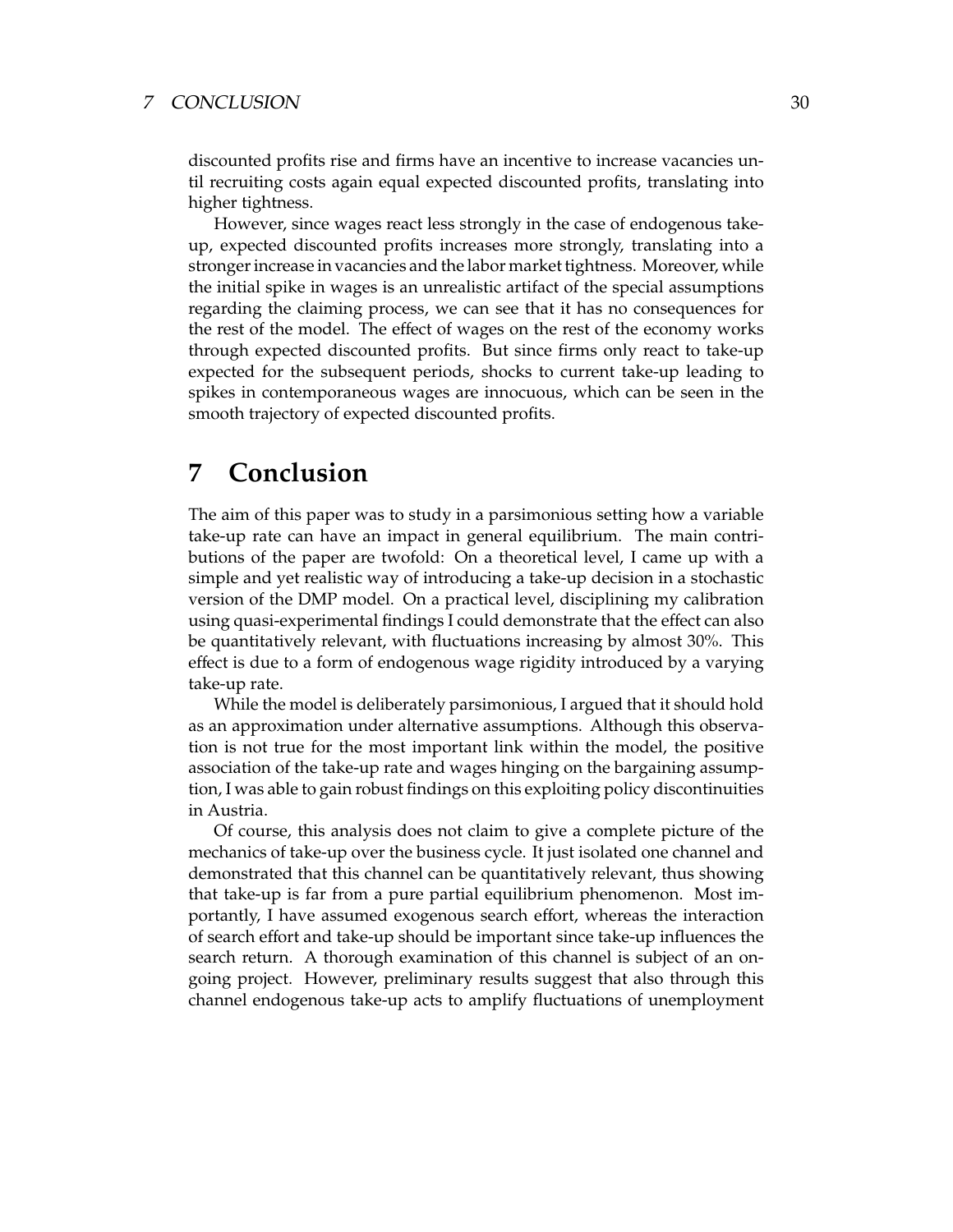### <sup>7</sup> CONCLUSION 31

and vacancies, since take-up is countercyclical and search effort is higher if no take-up is made.

As a preliminary policy conclusion, fluctuations of aggregates in the labor market could be dampened if access to UI were simplified, making it less sensitive to business cycle fluctuations. However, one has to keep in mind that the setting in this paper is too simple to conduct a thorough normative analysis of the UI system with an endogenous take-up rate. Whether the general conclusions regarding optimal UI would change given the setting adopted in this paper would be an interesting question for future research.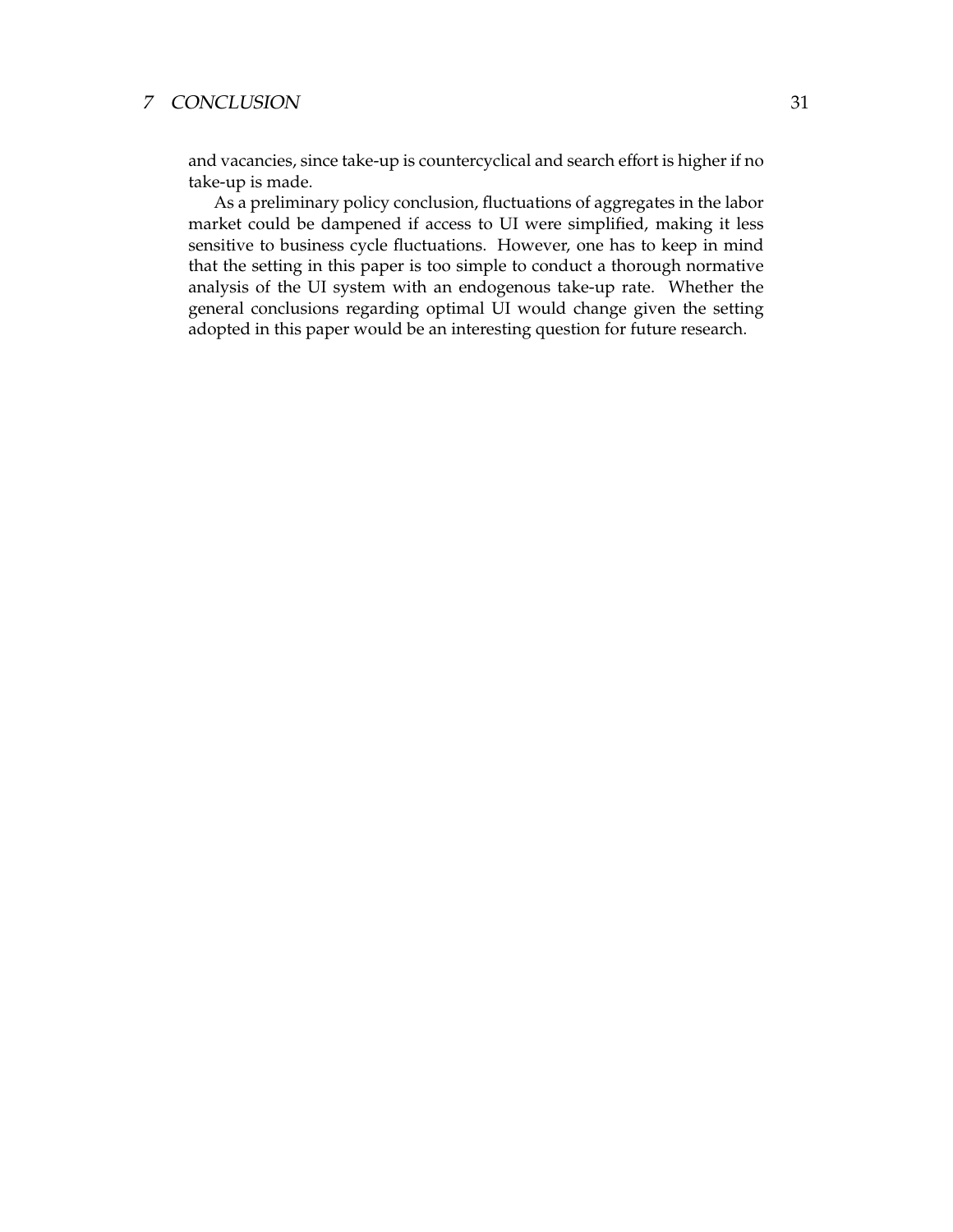## **References**

- Anderson, P. M., & Meyer, B. D. (1997). Unemployment Insurance Takeup Rates and the After-Tax Value of Benefits. *Quarterly Journal of Economics*, *112*(3), 913-37.
- Andolfatto, D. (1996). Business Cycles and Labor-Market Search. *American Economic Review*, *86*(1), 112-32.
- Blanchard, O., & Galí, J. (2010). Labor Markets and Monetary Policy: A New Keynesian Model with Unemployment. *American Economic Journal: Macroeconomics*, *2*(2), 1-30.
- Blanchard, O. J., & Diamond, P. (1989). The Beveridge Curve. *Brookings Papers on Economic Activity*, *20*(1), 1-76.
- Blanchflower, D. G., Oswald, A. J., & Sanfey, P. (1996, February). Wages, Profits, and Rent-Sharing. *Quarterly Journal of Economics*, *111*(1), 227-51.
- Blank, R. M., & Card, D. E. (1991). Recent Trends in Insured and Uninsured Unemployment: Is There an Explanation? *Quarterly Journal of Economics*, *106*(4), 1157-89.
- Blasco, S., & Fontaine, F. (2012). A Structural Model of the Unemployment Insurance Take-up. *Mimeo*.
- Braun, H. (2005). *(Un)Employment Dynamics: The Case of Monetary Policy Shocks* (mimeo). Northwestern University.
- Budd, J. W., & McCall, B. (1997). The Effect of Unions on the Receipt of Unemployment Insurance Benefits. *Industrial and Labor Relations Review*, *50*(3), 478-492.
- Card, D., Chetty, R., & Weber, A. (2007). Cash-On-Hand and Competing Models of Intertemporal Behavior: New Evidence from the Labor Market. *Quarterly Journal of Economics*, *122*(4), 1511-1560.
- Christofides, L. N., & Oswald, A. J. (1992, August). Real Wage Determination and Rent-Sharing in Collective Bargaining Agreements. *Quarterly Journal of Economics*, *107*(3), 985-1002.
- Currie, J. (2004). *The Take Up of Social Benefits* (NBER Working Paper No. 10488).
- den Haan, W. J., Ramey, G., & Watson, J. (2000). Job Destruction and Propagation of Shocks. *American Economic Review*, *90*(3), 482-98.
- Fuller, D., Auray, S., & Lkhagvasuren, D. (2013). *Unemployment Insurance Take-up Rates in an Equilibrium Search Model* (Working Paper No. 13001). Concordia University, Department of Economics.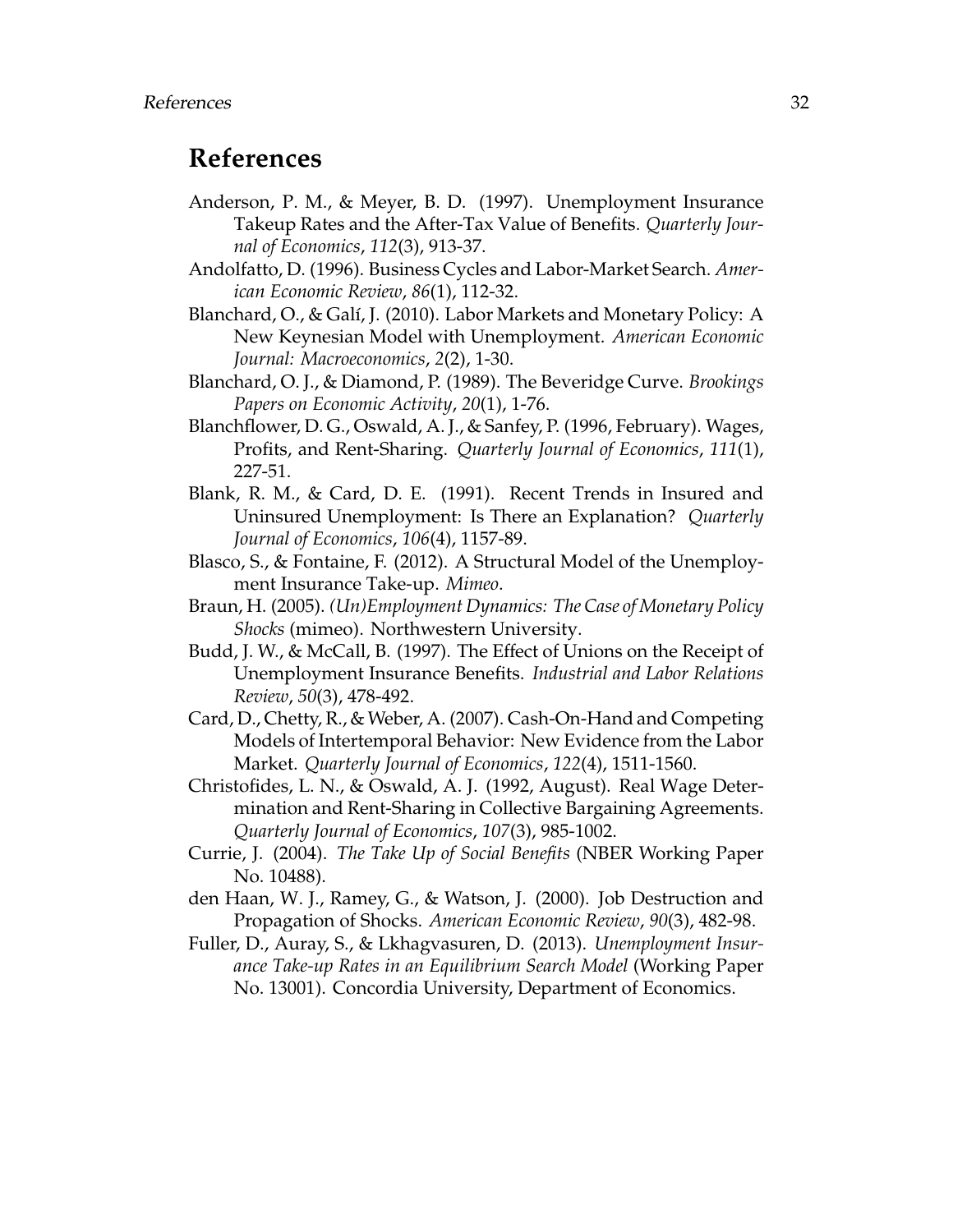- Gertler, M., & Trigari, A. (2009). Unemployment Fluctuations with Staggered Nash Wage Bargaining. *Journal of Political Economy*, *117*(1), 38-86.
- Hagedorn, M., & Manovskii, I. (2008a). The Cyclical Behavior of Equilibrium Unemployment and Vacancies Revisited. *American Economic Review*, *98*(4), 1692-1706.
- Hagedorn, M., & Manovskii, I. (2008b). *The Cyclical Behavior of Equilibrium Unemployment and Vacancies Revisited* (Working Paper Series). European Central Bank.
- Hahn, J., Todd, P., & Van der Klaauw, W. (2001). Identification and Estimation of Treatment Effects with a Regression-Discontinuity Design. *Econometrica*, *69*(1), 201-09.
- Hall, R. E. (2005). Employment Fluctuations with Equilibrium Wage Stickiness. *American Economic Review*, *95*(1), 50-65.
- Hall, R. E., & Milgrom, P. (2008). The Limited Influence of Unemployment on the Wage Bargain. *American Economic Review*, *98*(4), 1653-74.
- Hernanz, V., Malherbet, F., & Pellizzari, M. (2004). *Take-Up of Welfare Benefits in OECD Countries: A Review of the Evidence* (OECD Social, Employment and Migration Working Papers No. 17).
- Hildreth, A. K. G., & Oswald, A. J. (1997). Rent-Sharing and Wages: Evidence from Company and Establishment Panels. *Journal of Labor Economics*, *15*(2), 318-37.
- Kennan, J. (2010). Private Information, Wage Bargaining and Employment Fluctuations. *Review of Economic Studies*, *77*(2), 633-664.
- Kroft, K. (2008). Takeup, Social Multipliers and Optimal Social Insurance. *Journal of Public Economics*, *93*(3-4), 722-737.
- McCall, B. P. (1995). The Impact of Unemployment Insurance Benefit Levels on Recipiency. *Journal of Business & Economic Statistics*, *13*(2), 189-98.
- Menzio, G., & Moen, E. R. (2010). Worker Replacement. *Journal of Monetary Economics*, *57*(6), 623-636.
- Miranda, M. J., & Fackler, P. L. (2002). *Applied Computational Economics and Finance*. Cambridge, Mass.: MIT Press.
- Moffitt, R. (1983). An Economic Model of Welfare Stigma. *American Economic Review*, *73*(5), 1023-35.
- Mortensen, D., & Nagypál, E. (2007). More on Unemployment and Vacancy Fluctuations. *Review of Economic Dynamics*, *10*(3), 327-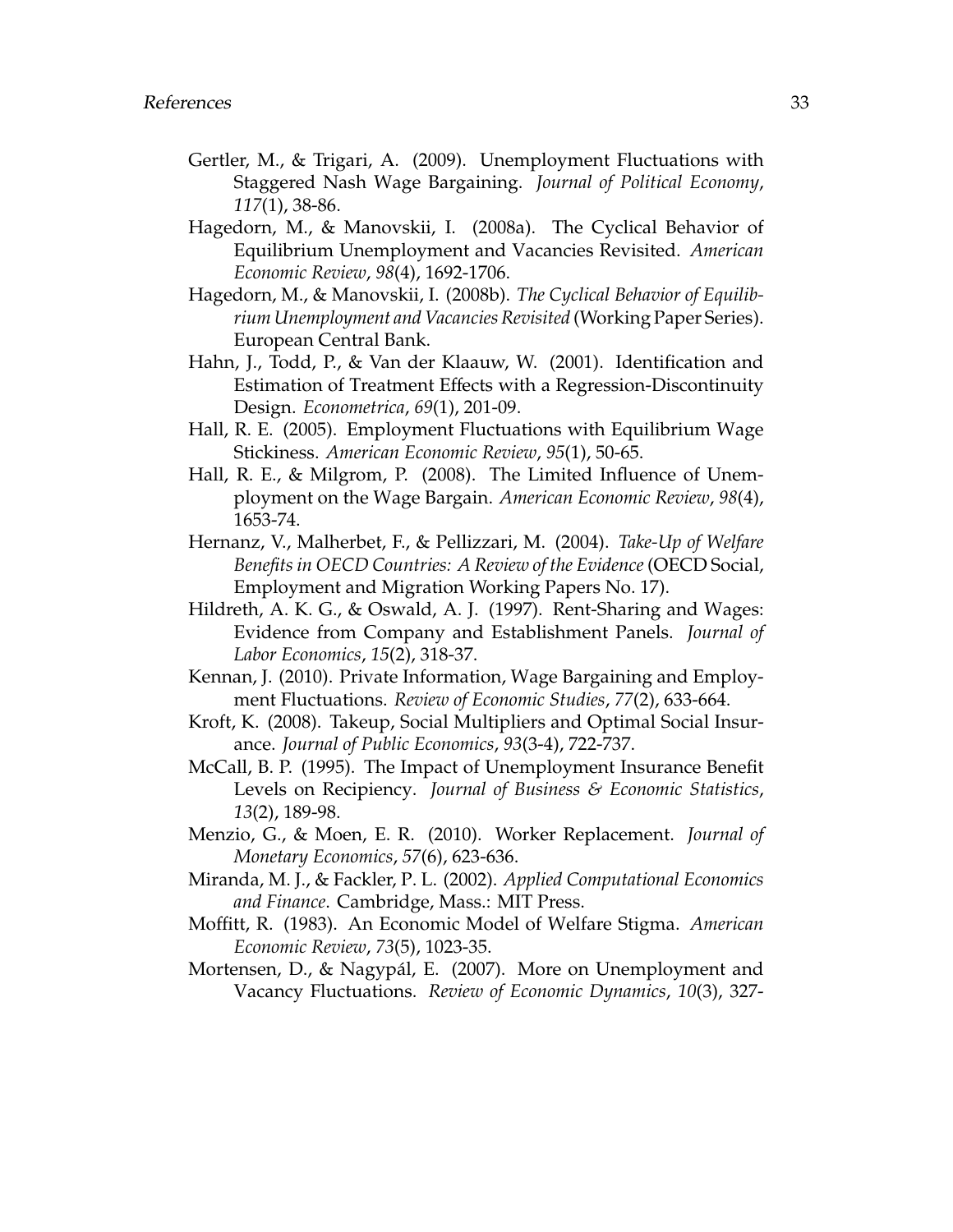347.

- Mortensen, D. T., & Pissarides, C. A. (1994). Job Creation and Job Destruction in the Theory of Unemployment. *Review of Economic Studies*, *61*(3), 397-415.
- Petrongolo, B. (2009). The Long-Term Effects of Job Search Requirements: Evidence from the UK JSA Reform. *Journal of Public Economics*, *93*(11-12), 1234-1253.
- Pissarides, C. A. (1985). Short-run Equilibrium Dynamics of Unemployment Vacancies, and Real Wages. *American Economic Review*, *75*(4), 676-90.
- Pissarides, C. A. (2000). *Equilibrium Unemployment Theory*. Cambridge, Mass.: MIT Press.
- Pissarides, C. A. (2009). The Unemployment Volatility Puzzle: Is Wage Stickiness the Answer? *Econometrica*, *77*(5), 1339-69.
- Shao, E., & Silos, P. (2008). *Firm Entry and Labor Market Dynamics* (Working Paper). Federal Reserve Bank of Atlanta.
- Shimer, R. (2004). The Consequences of Rigid Wages in Search Models. *Journal of the European Economic Association*, *2*(2-3), 469-479.
- Shimer, R. (2005). The Cyclical Behavior of Equilibrium Unemployment and Vacancies. *American Economic Review*, *95*(1), 25-49.
- Silva, J. I., & Toledo, M. (2009). Labor Turnover Costs and the Cyclical Behavior of Vacancies and Unemployment. *Macroeconomic Dynamics*, *13*, 76-96.
- Storer, P., & van Audenrode, M. A. (1995). Unemployment insurance take-up rates in canada: Facts, determinants, and implications. *Canadian Journal of Economics*, *28*(4a), 822-835.
- Vroman, W. (2009). Unemployment Insurance Recipients and Nonrecipients in the CPS. *Monthly Labor Review*, *October*, 44-53.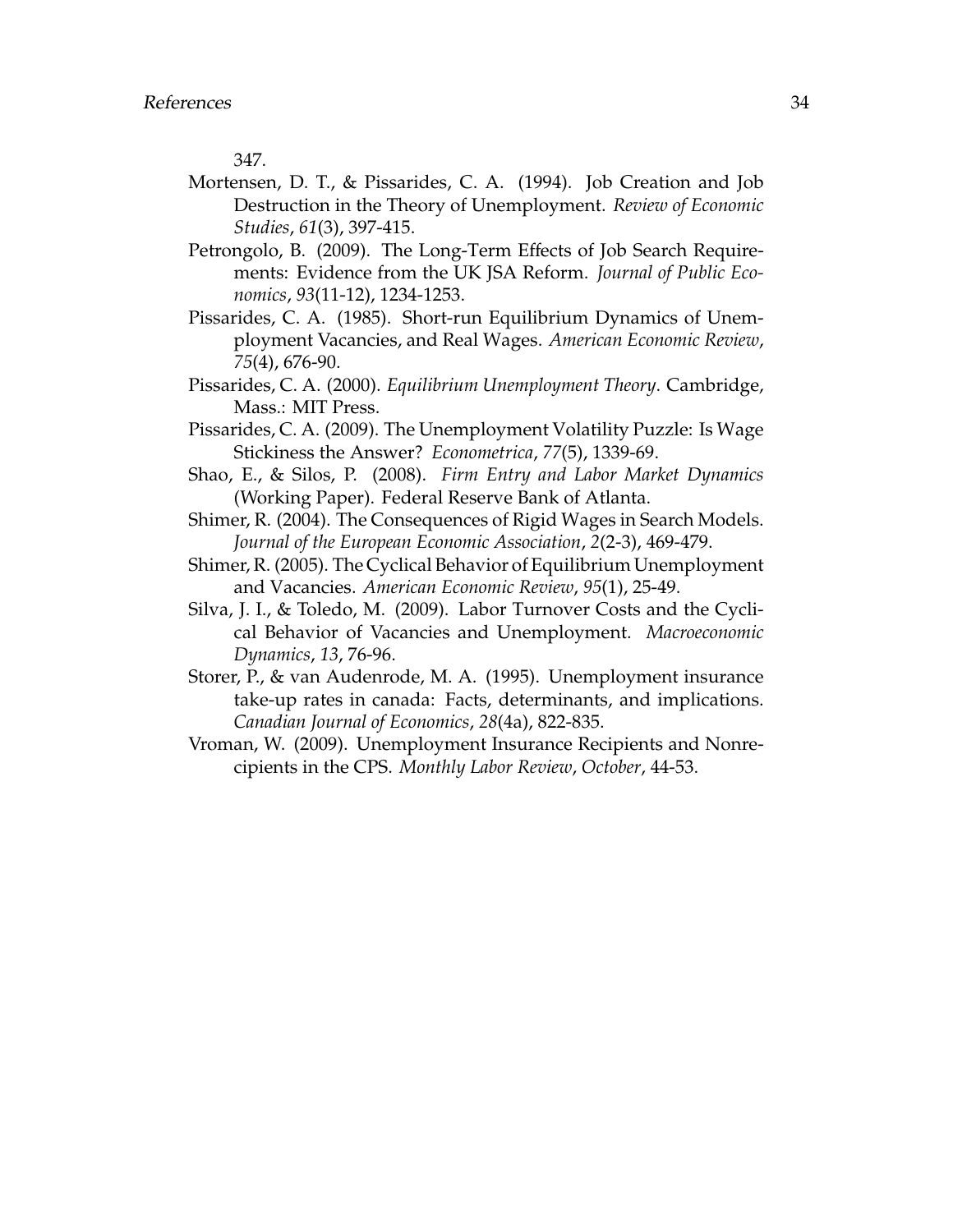## **A Omitted Proofs**

### PROOF OF LEMMA 1:

Using the same strategy as Hagedorn and Manovskii (2008b), I can write for the surplus under certainty equivalence and a constant *c*:

$$
S = \frac{p - \ell - (s'(\theta)z - (1 - \lambda)k(\theta)\psi)}{1 - \delta(1 - \lambda)(1 - f(\theta)\beta)}.
$$

Plugging this into the free entry condition  $c = \delta q(\theta)(1 - \beta)S$  and rewriting, we end up with

$$
\frac{1 - \delta(1 - \lambda)}{\delta q(\theta)} + \beta(1 - \lambda)\theta = (1 - \beta)\frac{p - \ell - (s'(\theta)z - (1 - \lambda)k(\theta)\psi)}{c}.
$$
 (12)

Implicit differentiation yields

$$
\begin{split}\n\frac{\partial \theta}{\partial p} &= \frac{(1-\beta)/c}{\beta(1-\lambda) - \frac{1-\delta(1-\lambda)}{\delta} \frac{\frac{\partial q(\theta)}{\partial \theta}}{q(\theta)^2} + \frac{1-\beta}{c} \left( \frac{\partial s'(\theta)}{\partial \theta} z - \frac{\partial k(\theta)}{\partial \theta} (1-\lambda) \psi \right)}{1} \\
&= \frac{1}{p-\ell - s'(\theta) \left( z - (1-\lambda)\psi \right)} \times \\
&\frac{\beta(1-\lambda)\theta + \frac{1-\delta(1-\lambda)}{\delta q(\theta)}}{\beta q(\theta)^2} \\
&= \frac{\theta}{p-\ell - s'(\theta) \left( z - (1-\lambda)\psi \right)} \times \\
&\frac{\theta}{p-\ell - s'(\theta) \left( z - (1-\lambda)\psi \right)} \times \\
&\frac{\beta(1-\lambda)\theta q(\theta) + \frac{1-\delta(1-\lambda)}{\delta}}{\beta q(\theta)^2} \theta + \frac{1-\beta}{c} \left( \frac{\partial s'(\theta)}{\partial \theta} z - \frac{\partial k(\theta)}{\partial \theta} (1-\lambda)\psi \right) \theta q(\theta)}{1 - \lambda \theta q(\theta) - \frac{1-\delta(1-\lambda)}{\delta} \frac{\partial q(\theta)}{q(\theta)} \theta + \frac{1-\beta}{c} \left( \frac{\partial s'(\theta)}{\partial \theta} z - \frac{\partial k(\theta)}{\partial \theta} (1-\lambda)\psi \right) \theta q(\theta)}{1 - \theta \theta} \\
&= \frac{\theta}{p-\ell - s'(\theta) \left( z - (1-\lambda)\psi \right)} \times \\
&\frac{\beta(1-\lambda)f(\theta) + \frac{1-\delta(1-\lambda)}{\delta}}{\beta(1-\lambda)f(\theta) + (1-\eta_f) \frac{1-\delta(1-\lambda)}{\delta} + \frac{1-\beta}{c} q(\theta) \left( s'(\theta) z \eta_s - (1-\lambda) k(\theta) \psi \eta_k \right)}{1 - \lambda} \\
&\frac{\beta(1-\lambda)f(\theta) + (1-\eta_f) \frac{1-\delta(1-\lambda)}{\delta} + \frac{1-\beta}{c} q(\theta) \left( s'(\theta) z \eta_s - (1-\lambda) k(\theta) \psi \eta_k \right)}{1 - \lambda} \\
&\frac{\beta(1-\lambda)f(\theta) + (1-\eta_f) \frac{1-\delta(1-\lambda)}{\delta} + \frac{1-\beta}{c} q(\theta) \left( s'(\theta) z \eta
$$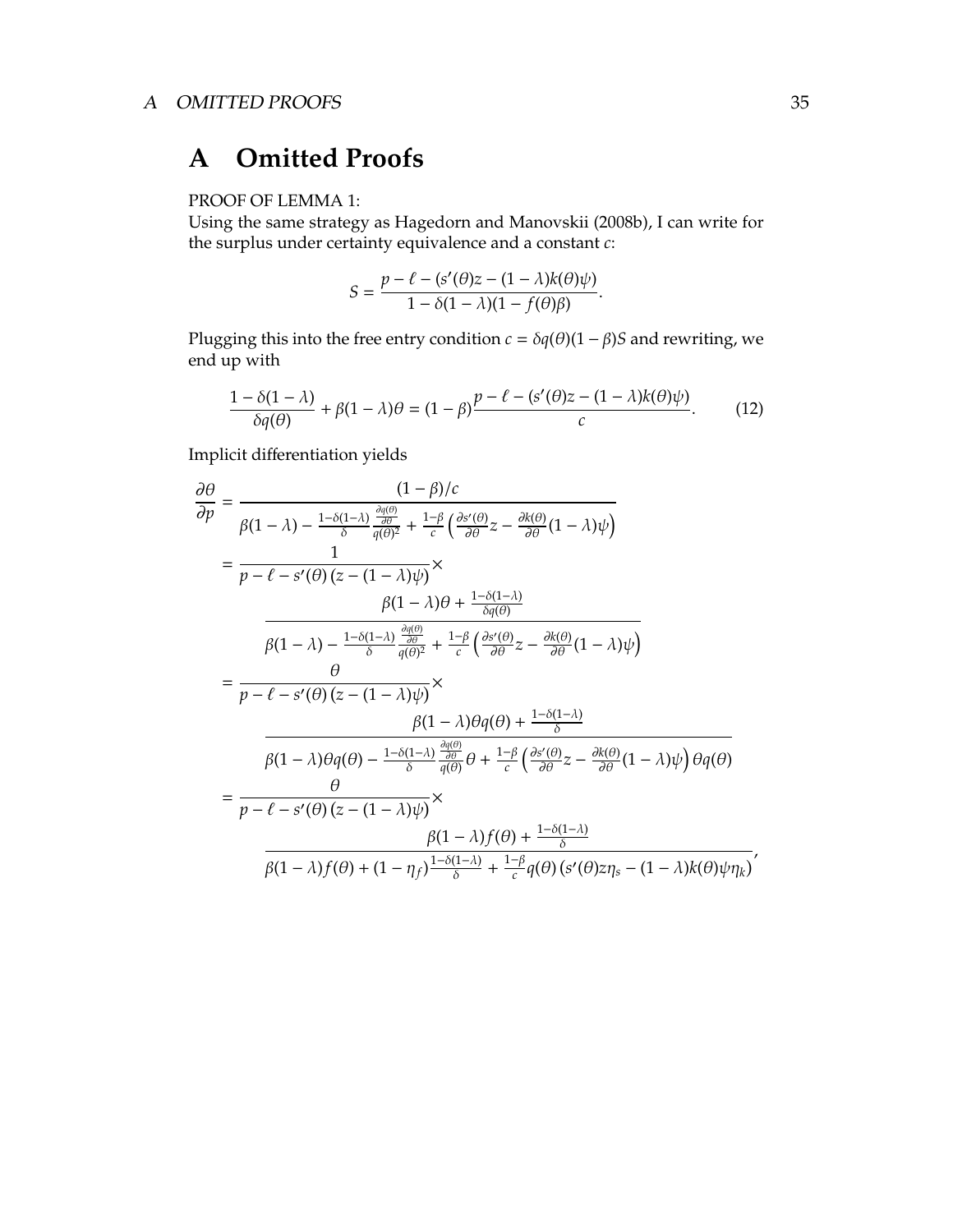### A OMITTED PROOFS 36

where I substitute from (12) in the second equality, expand by θ*q*(θ) in the third equality and use  $\eta_f = 1 - \frac{\partial q(\theta)}{\partial \theta}$ ∂θ θ  $\frac{\theta}{q(\theta)}$  in the fourth equality. Hence

$$
\varepsilon_{\theta,p} = \frac{\partial \theta}{\partial p} \frac{p}{\theta}
$$
  
= 
$$
\frac{p}{p - \ell - s'(\theta) (z - (1 - \lambda)\psi)} \times \frac{\beta(1 - \lambda) f(\theta) + \frac{1 - \delta(1 - \lambda)}{\delta}}{\beta(1 - \lambda) f(\theta) + (1 - \eta_f) \frac{1 - \delta(1 - \lambda)}{\delta} + \frac{1 - \beta}{c} q(\theta) (s'(\theta) z(-\eta_s) - (1 - \lambda) k(\theta) \psi(-\eta_k))}.
$$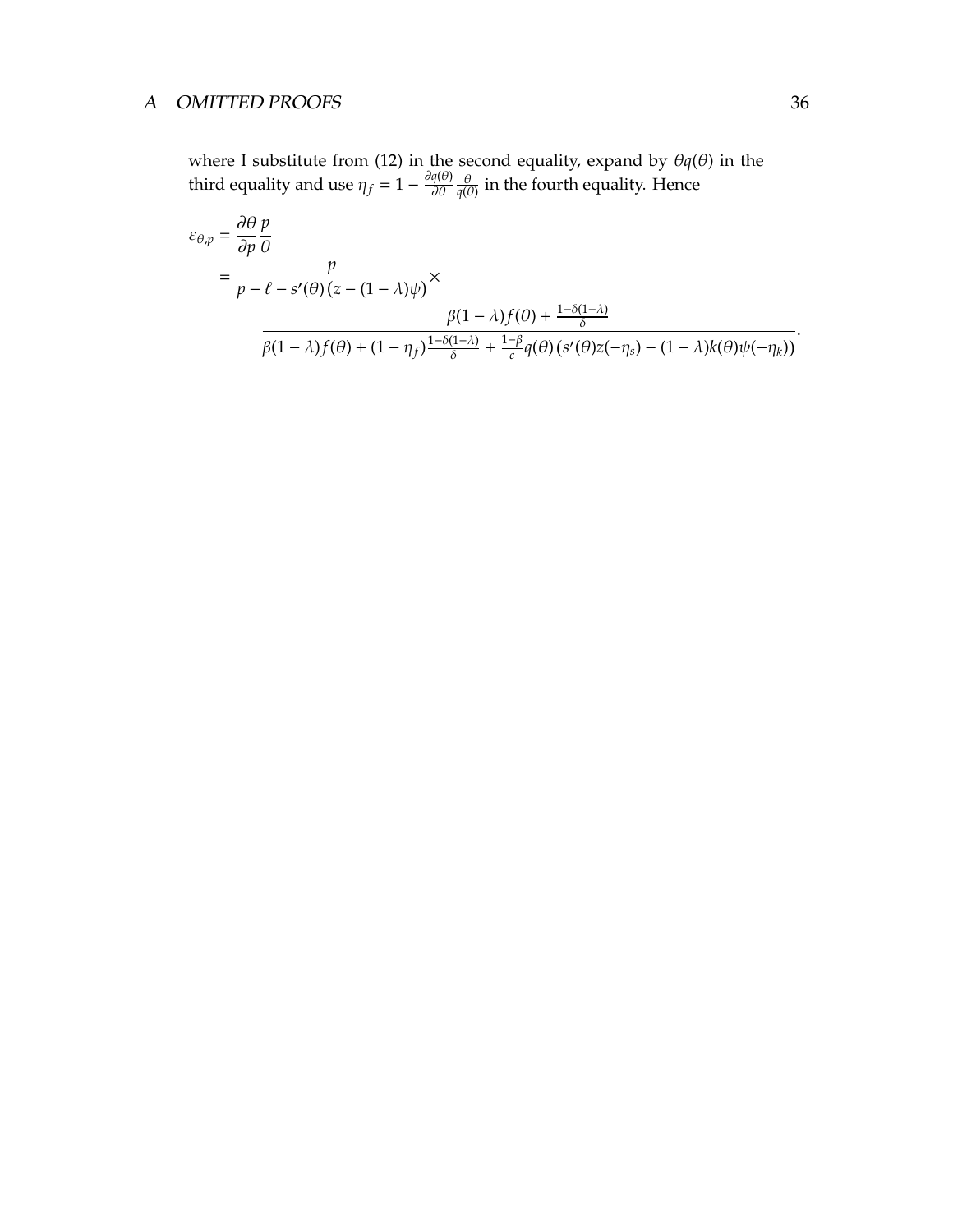

## **B Regression Discontinuity Estimates**

Figure 8: Log wages, take-up and normalized days worked for different bandwidths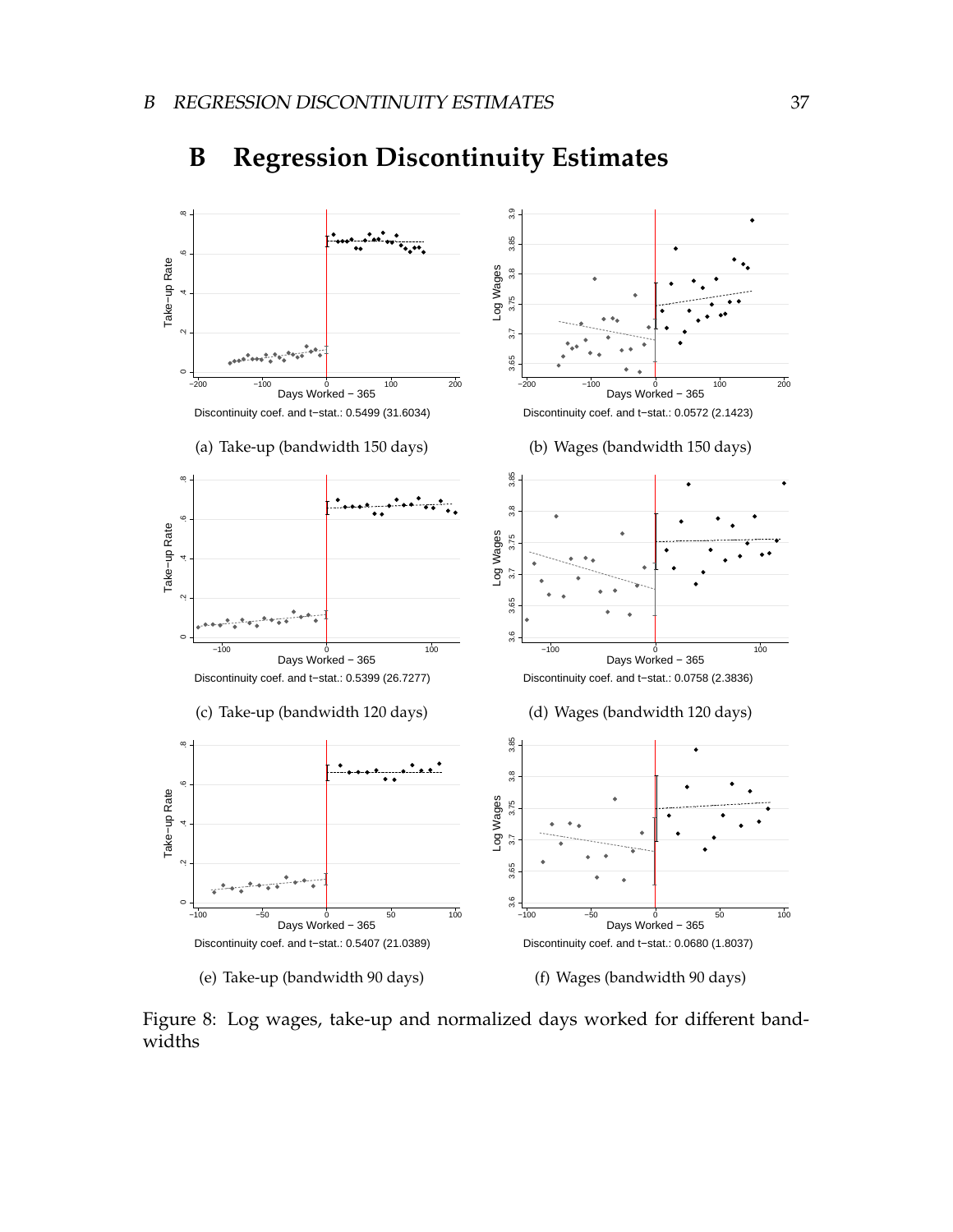### <sup>B</sup> REGRESSION DISCONTINUITY ESTIMATES 38



Figure 9: Fitted values from a wage regression for different bandwidths